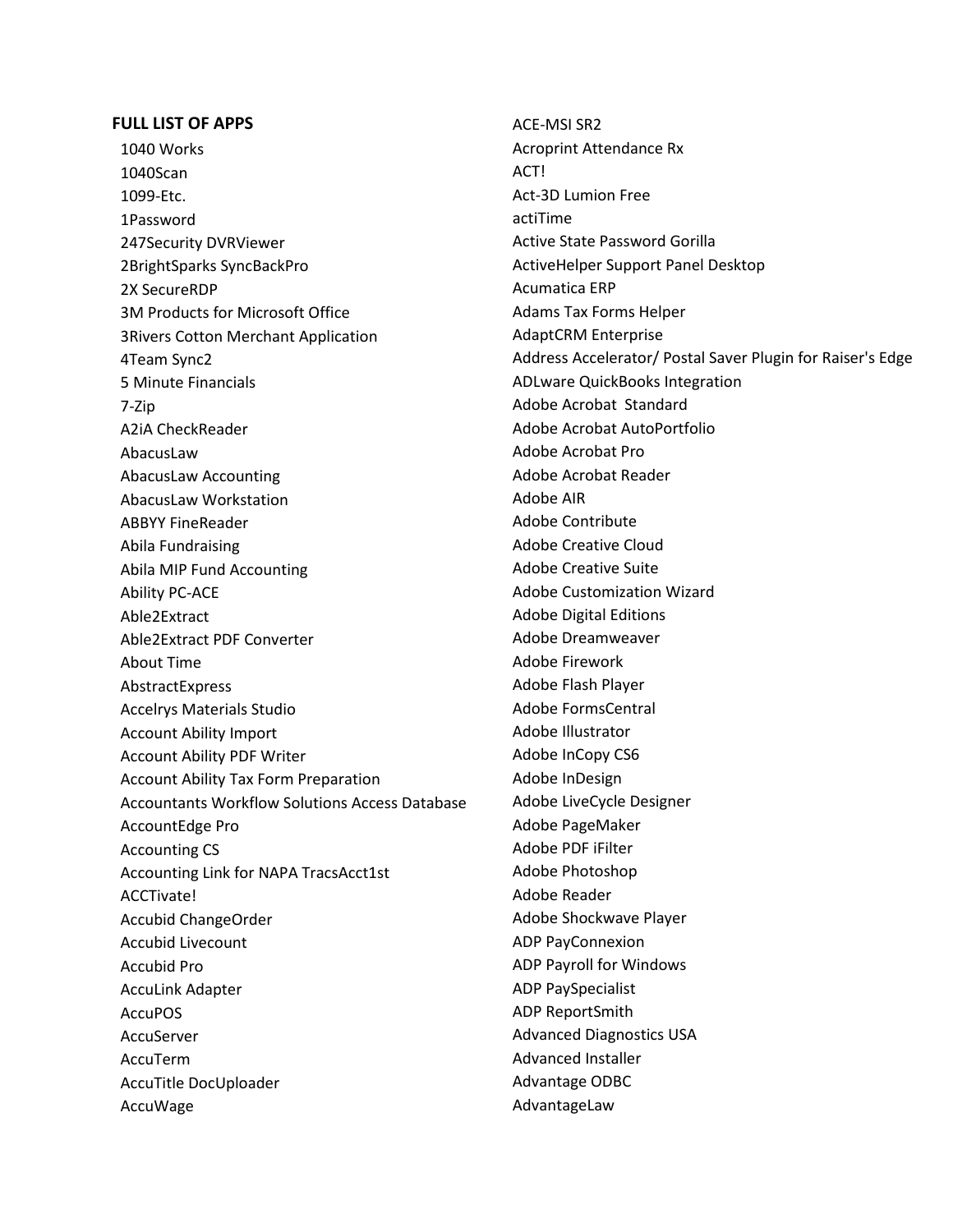Advent AXYS Advent AXYS Report Writer Advent Data Exchange Advent Dataport AEC FastTrack Schedule AgFed Coop Buyer Aggregator Service AIA Contract Docs AIA Contract Documents AIM for Windows AIO Connector Aircraft Cost Evaluator AirDroid Desktop Client AirPlus Tamara Export Alice ALK Technologies PC Miller Allied Financial Act4Advisors Allstate Life Allworx Interact Enterprise Aloaha PDF Saver Alpha COM Alpha Five Alta Star Far Forms Altova Amadeus Vista Amazon Workspaces AME American General Structured Settlements American HealthTech CloudService American HealthTech ECARE American HealthTech LTCNET AmeriCommerce AmeriSync Amicus Attorney Amicus Attorney Premium Edition AMS Sagitta ActiveX Controls AMS360 Amstat Premier Anagram Copy2Contact AnchorWorks Sync Agent AnchorWorks Sync Tool AnswerWorks AnswerWorks Anvil

AnyTime Organizer AOL Desktop AOL Instant Messanger Aperture Apple iCloud Application Jukebox Player ApplicationXtender AppRiver CipherPost Pro Outlook Add-in ApSIC Xbench ArcExplorer ArchiOffice/EngineerOffice Architectural Desktop Archive Power Systems DocuXplorer Argus Enterprise ARGUS Valuation DCF Articulate Storyline ASAP Utilities Plug-in ASB Trial Balance Exporter for QuickBooks ASC Valuation System Ascendo Datavault ashampoo Burning Studio Asset Keeper Pro ASTA Mobile Service Data System Ativa Concept Toolkit Ativa Planning Toolkit Atlassian HipChat 2.2 and Higher Atlasware Atrium Attach Plus Attachmate Extra! X-treme Attachmate KEA! Attachments Processor for Outlook ATX\* Audacity Audit Detective Tax Help Software Pro & ProPlus AuthAnvil 2 Factor Authentication AuthAnvil SSO Assistant Chrome Extension AuthAnvil Web Recorder Chrome Extension AutoCAD AutoCAD LT AutoCAD Mechanical Autodesk 360 Autodesk 3DS Max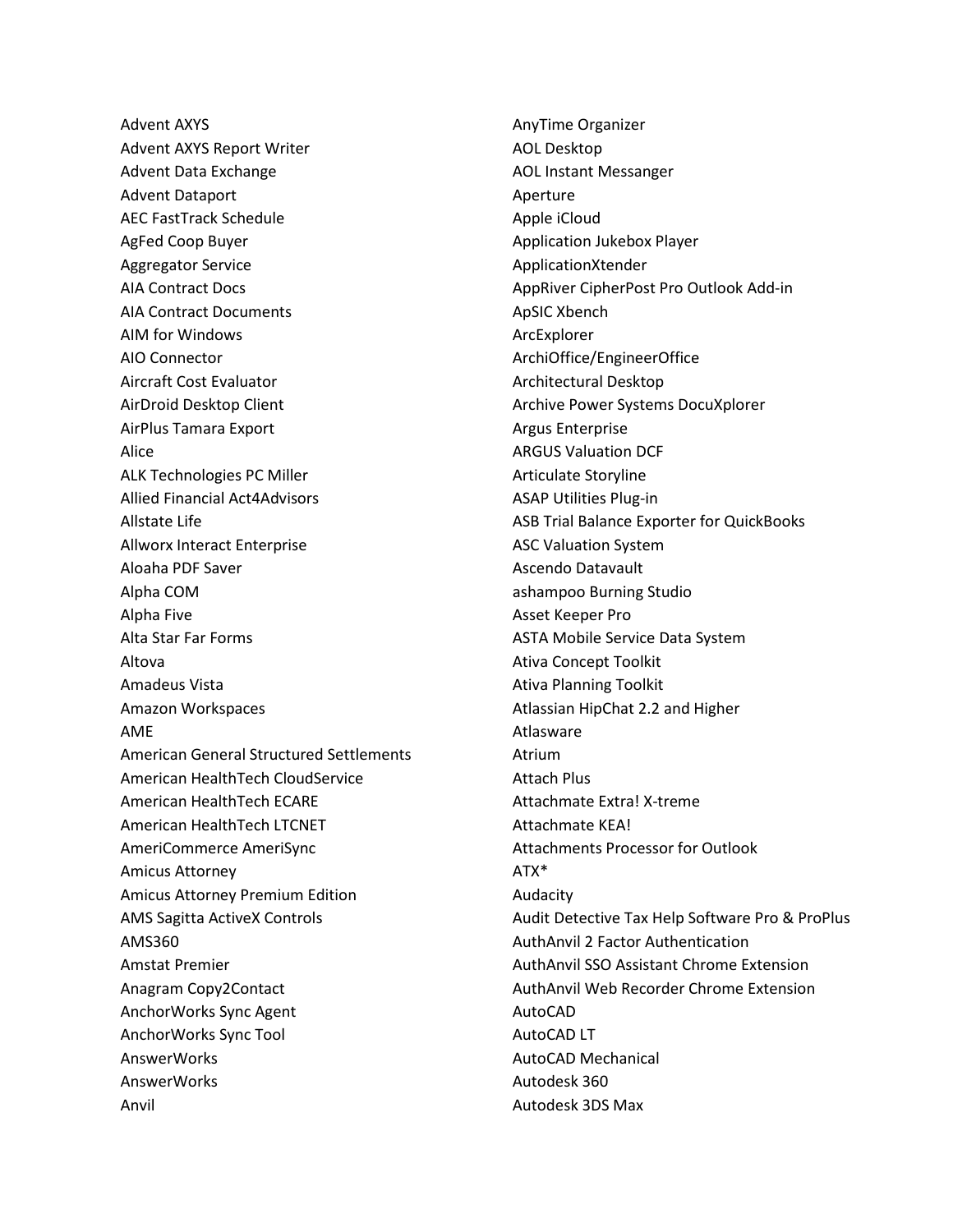Autodesk AutoCAD Autodesk Design Review Autodesk Material Library AutoDesk Revit AutoDesk Revit LT AutoHotKey AutoMate Autostar Fusion Autotask Autotask MS Outlook Extension AutoVue Avanquest MyAttorney Avatax Aventail Access Manager IE ActiveX Control Avery DesignPro Avery Template Avery Toolbar Avidian Prophet Avionte Staffing Software Axantum AxCrypt Axis Media Control Axium Ajera Azalea C128Tools B2BGateway EDI Babylon Translator BackToCAD Print2CAD Bankruptcy2014 Bart for Windows Basis BBj Bassets Fixed Asset System BatchPhoto Battlelog Web Plugins Baystate Transaction Pro Importer BDO P11D Enterprise Belarc Advisor Best Authority Best Case Bankruptcy Beyond Compare Bid2Win BidExpedite Bidwell NexusTPA Big Red IIF Transaction Creator Big Red XL Timesheet Link

Big Time Remote Monitor BigHand Saas BigTime Bill & Pay Bill Good Marketing Gorilla Bill.com Bill4Time BillingTracker Pro BillQuick Binary Fortress Display Fusion BitLocker for Windows 2012 R2 Bitnami WAMP Stack BitTorrent Sync BizTools Professional Analytics BizTrend BizWiz Blackbaud Financial Edge WebPortal BlackBerry App World Bloomberg BNA Income Tax Planner Bloomberg Keyboard Drivers Bloomberg Office Tools Bloomberg Professional Service Bloomberg SuperForm Tax Forms Bloomberg Terminal Interface for Excel Blue Cross Mortgage Plan Blue Cross Tangible Blue Mango Clarify Bluebeam PDF Revu Standard Bluefive TXTcollector BlueJeans Browser Plugin **BlueStacks** BNA Fixed Assets BNA Income Tax Planner Bond Adapt BookingBuilder Desktop Boston Software WinRater Rating Suite Box for Office Box Sync BPE PakMan Bradford ClickFORMS Brava Free DWG Viewer Brava Reader BRC IIF Transaction Creator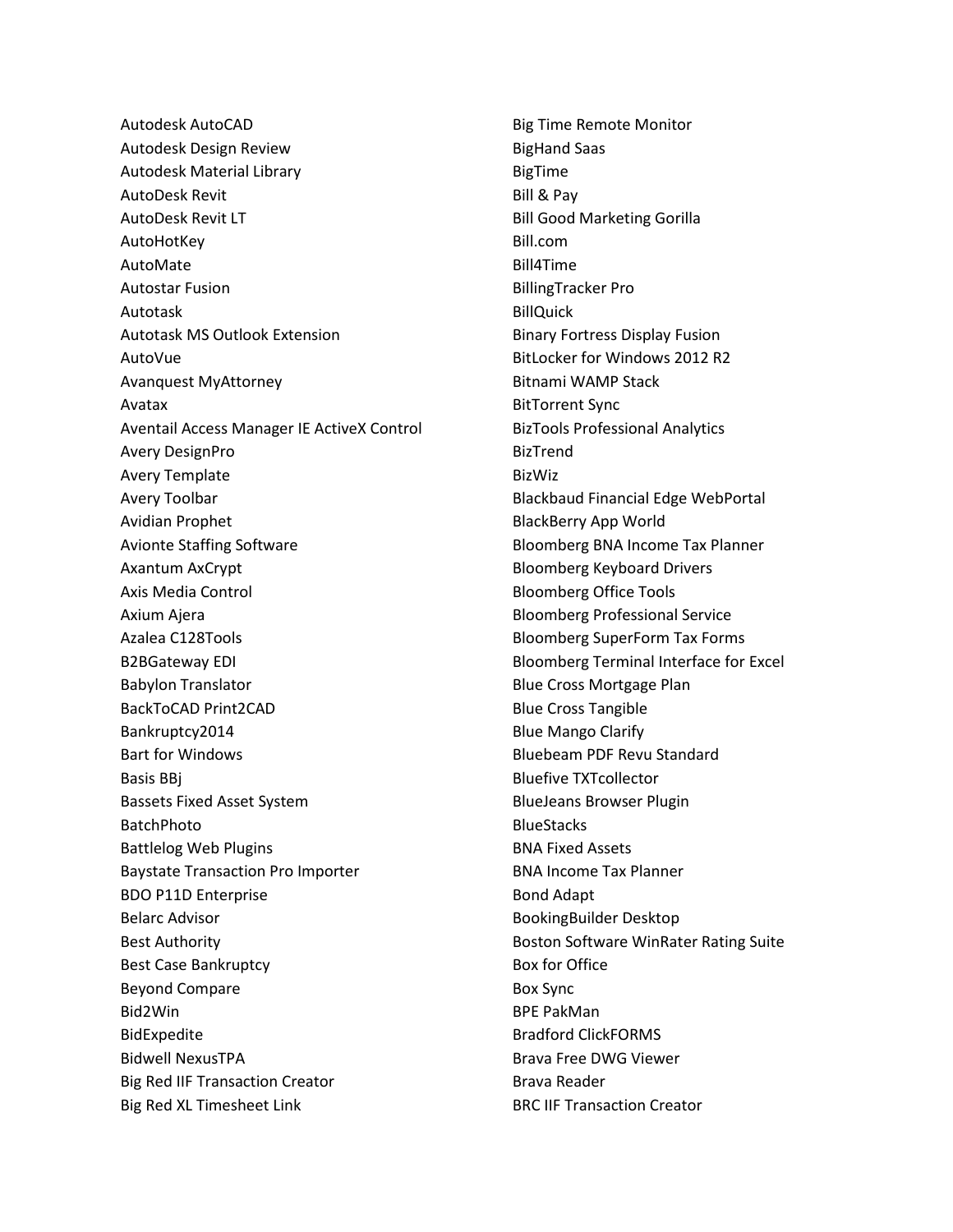| BRC List Importer for QB                                                         | <b>CCH Coolbar</b>                              |
|----------------------------------------------------------------------------------|-------------------------------------------------|
| <b>BRC Non-Profit Donor Statements</b>                                           | <b>CCH Small Firm Services</b>                  |
| <b>BRC QIF to OFX Converter</b>                                                  | <b>CCH Suite</b>                                |
| <b>BRC Transaction Copier</b>                                                    | <b>CCRQBOM</b>                                  |
| <b>BRM Express (MTP Software)</b>                                                | <b>CCRQInvoice</b>                              |
| Broadridge Financial Solutions Dataphile Desktop BIG                             | <b>CCRQOrder</b>                                |
| <b>BroadTouch Business Communicator UC-One</b>                                   | <b>CFLR Suite</b>                               |
| <b>Broadview Officesuite Dental</b>                                              | <b>CFS DC Personal Property Tax</b>             |
| <b>BullhornConnect</b>                                                           | CFS MD Personal Property Tax                    |
| <b>BusHive</b>                                                                   | <b>CFS Payroll</b>                              |
| Business Automation Solutions Intelliclick for Goldmine CFS Small Business Tools |                                                 |
| <b>Business Contact Manager</b>                                                  | CFS Tax Software Financial Planning Tools       |
| Business-in-a-Box                                                                | CFS Tax Software Maryland Personal Property Tax |
| By The Book Roll Call                                                            | CFS Tax Software Tax Corresponder               |
| CA 571 Preparer                                                                  | <b>CFS TaxTools</b>                             |
| CA Sales Tax Preparer                                                            | Chap713 Bankruptcy Software                     |
| Cabinet                                                                          | <b>Charter Aviation Software</b>                |
| <b>CADLink SignLab</b>                                                           | Chax                                            |
| Caliber Desktop                                                                  | Check Factory                                   |
| <b>CallAttendant Office</b>                                                      | <b>Check Scanning</b>                           |
| Calyx PointCentral                                                               | CheckMagic                                      |
| <b>CAMA QCBD Premier Enterprise Client</b>                                       | <b>Checkpoint Learning</b>                      |
| CampBrain                                                                        | Checkpoint Speedlink                            |
| CampusVue                                                                        | Checkpoint Tools for PPC                        |
| Canada Life Concourse                                                            | Cheshire Wealth Manager                         |
| <b>Cantax FormMaster</b>                                                         | Chilkat Ax                                      |
| <b>CANTAX T1Plus</b>                                                             | ChiroTouch                                      |
| <b>CANTAX T2Plus</b>                                                             | <b>Cisco AnyConnect VPN Client</b>              |
| Cap                                                                              | <b>Cisco WebEx Meetings</b>                     |
| Carbonite                                                                        | <b>Citrix GoToMeeting</b>                       |
| CardScan                                                                         | Citrix GoToMeeting Outlook Plugin               |
| Carestream Orthodontic Imaging Software                                          | Citrix Plugin for Internet Explorer             |
| Carestream Orthotrac                                                             | <b>Citrix Receiver</b>                          |
| CartSpan                                                                         | <b>Citrix ShareFile</b>                         |
| Cartwheel Shopping                                                               | Citrix XenApp Plugin for Hosted Apps            |
| CaseWare Connector                                                               | <b>Citrix XenCenter</b>                         |
| CaseWare Time                                                                    | <b>CKPRO</b>                                    |
| <b>CaseWare Working Papers</b>                                                   | <b>CKZ Time Clock</b>                           |
| Caterease                                                                        | <b>ClaKen DC Powernotes</b>                     |
| cBizSoft cBizOne                                                                 | Class                                           |
| cBizSoft cBizOne Outlook Toolbar                                                 | <b>Classic Shell</b>                            |
| <b>CCH ATX MAX Tax</b>                                                           | ClickTime                                       |
| <b>CCH Axcess Document</b>                                                       | ClickYes Pro                                    |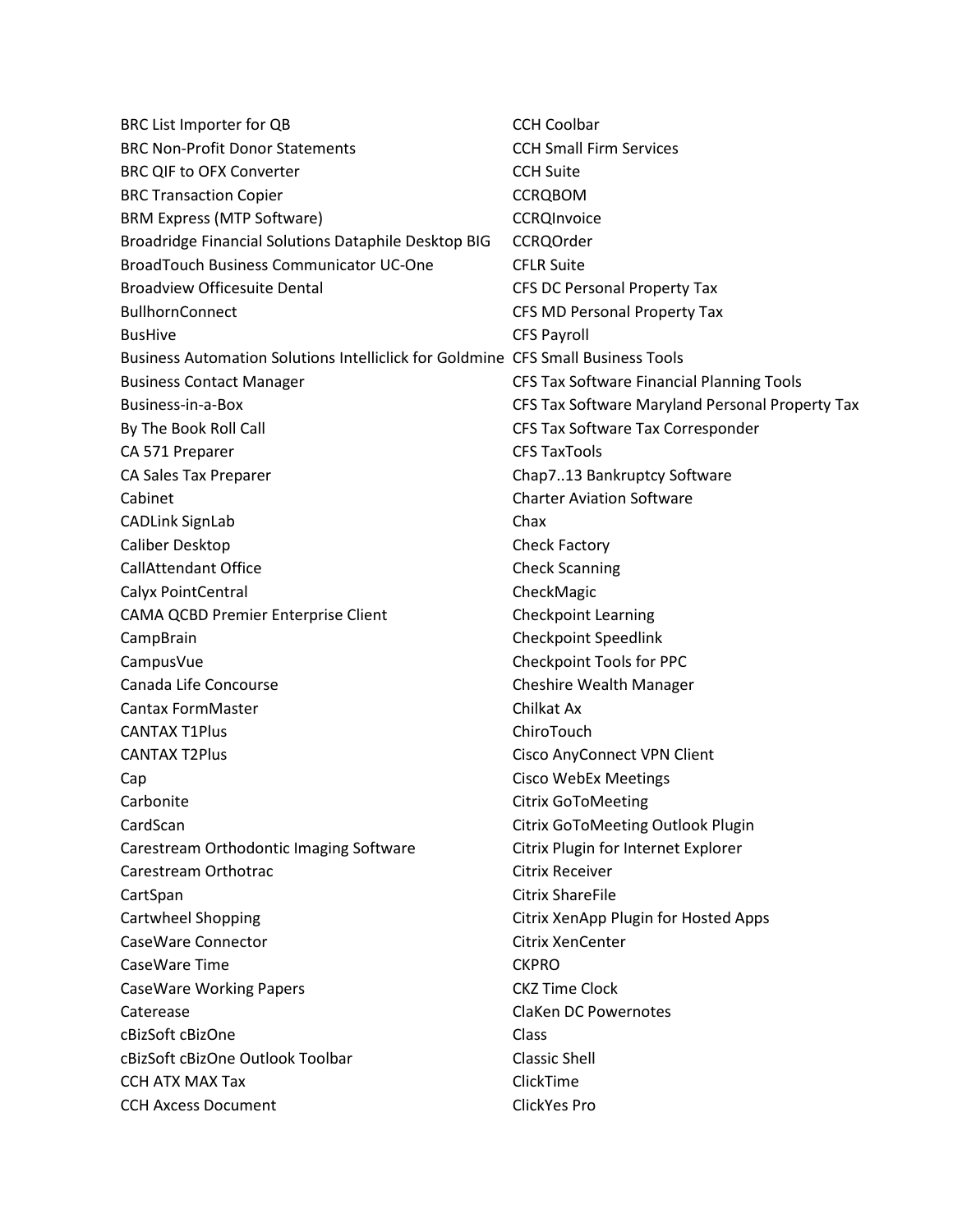Client Accounting Suite Client Bookkeeping Solution Client Track ClientEngage UberChat for WordPress Clio Practice Management Software Closer's Choice CloudBerry Explorer Freeware for Amazon S3 CloudBerry S3 Explorer Pro CMS Medicare Remit Easy Print CNG Batch CNG Cabinet Safe Cobra Administration Manager Cobra Cafeteria Plan Manager CoffeeCup Direct FTP CoffeeCup Free HTML Editor Collectorz Book Collector Pro Collin County Parser ColorCop Comet Tracker Common Sense Bates Electronic Pro CommonGoals TEA CompanionLink Comprose Zavanta ComputerCare Cams ERP ComputerEase Accounting Comtech Collect! Connect2Help ConnectWise Constant Contact InfoTransfer Consumer Loan Management System Contact Capture Contact Monkey for Outlook 2010 Con-Way ExpressRate CoreFTP Client Corel Paint Shop Pro Corel WordPerfect Lightning Corel WordPerfect Office Standard CorelDRAW Graphics Suite Corelogix FileManager for Act! Corporate ModelerClient Cosential Data Connector CostGuard CounterPath Eyebeam

CounterPath X-Lite CounterPoint SQL County Parser County Software Forms CPA Safe Mail CPR Plus Creative Solutions Suite CrossLink Crows Nest Crystal Reports CS Depreciation Conversions CS QuickBooks Data Utility cSecure Mail Outlook Addin CSVed Cubby CUSI UMS CuteFTP CutePDF Professional CutePDF Writer CW AutoPro CW Manager CyberDrop CyberQuery DAEMON Tools Dasher Dashlane Data Transfer Utility DATAIR Document System DATAIR Pension Reporter DataMaxx Datamotion SecureMail for Outlook DC 2014 Personal Property Tax Deal Pack Deltek GCS Premier Analytics **DemandForce** Dentrix Depreciation Solution DESI Labeling System DeskDirector Desktop Search Lite Details Plus 2 Diamond View DigiScope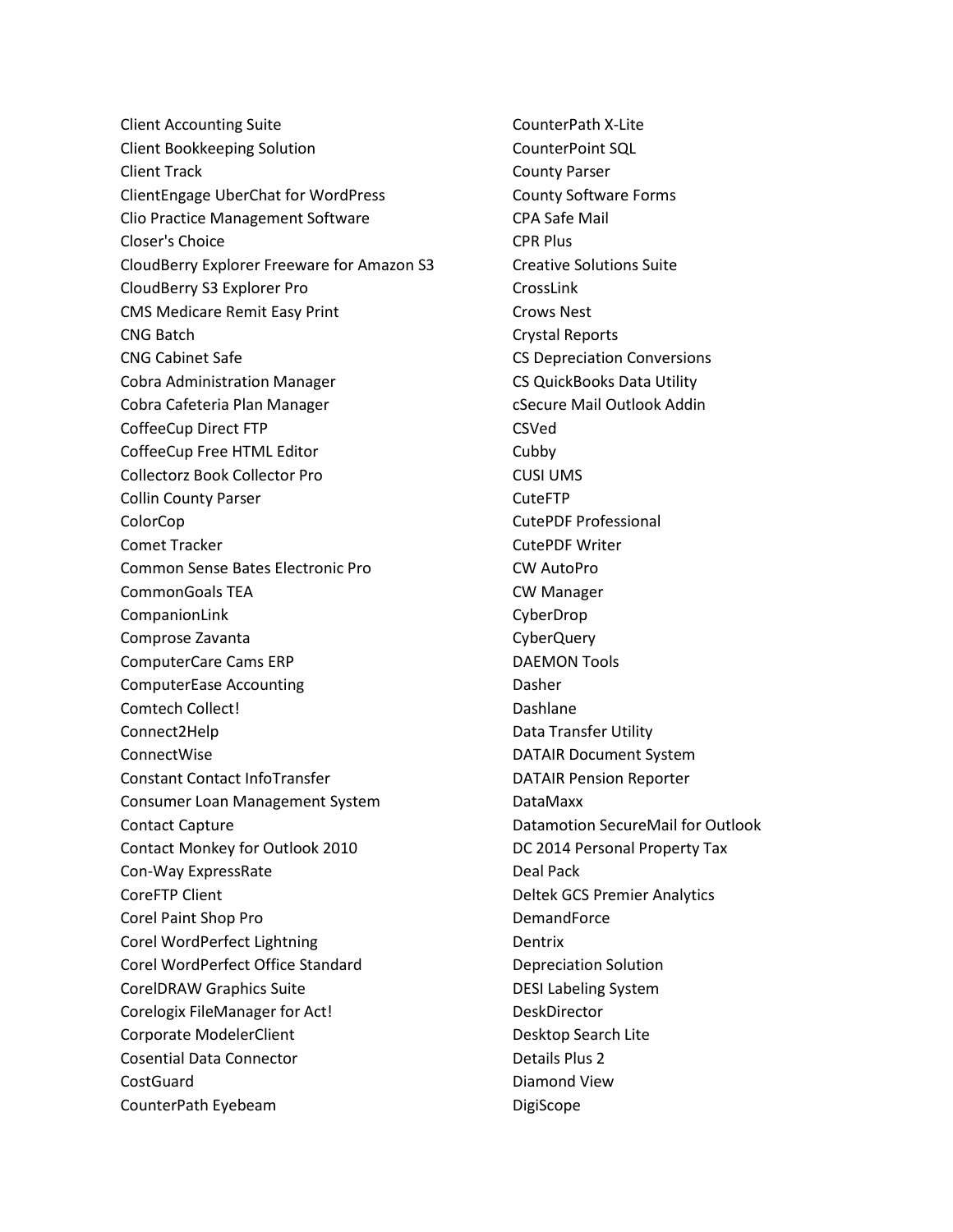Digital Clock DigitalPersona DING! Director's Assistant DirectoryLink Dispatch Plus Display Systems DisplaySoft DivorceMATE One Doc.it DocMaster DocSTAR Doculex Office OCR Document Converter Pro Docuware Dolphin Fleet Management Dominion Lease Complete DoProcess ESTATE-A-BASE DoProcess FAST COMPANY DoProcess THECONVEYANCER DoProcess WILLBUILDER Doro dotPDN Paint.NET Doubletime Drake Doc Manager Drake Tax Software **DreamFactory** Dreamweaver (Macromedia) Drillpoint Admin DrJava DropBox Dropbox DT Max **DuckCapture** Duo Security Credential Provider Duoserve TimeFlow DWG TrueView DWGSee Viewer (Free Version) DYMO LabelWriter Dynamic Ventures General Journal Entry Easy Clocking Basic Easy Time Tracking Pro Easy Trip Easy View EasyACCT\*

EasyBus Enterprise eBenefits Connector eBillity Time Tracker eBLVD Host Software eCC Desktop Echoworx OneWorld Gateway Encryption Plugin Eclipse EDconnect EDULOG EEMSQB-TSImports eFax Messenger Effective Solutions QSalesData eFileCabinet eFilm Lite (Merge Healthcare) e-Form RS EFT for Windows EFTPS Batch Provider Egnyte Map Drive **EitherMouse** Ekos Quickbooks Sync Electronic Service Control Electronic Timesheets Elexio Database Eltima USB Network Gate eLynx SwiftView Viewer eM Client EmailMerge Emphasys quick!Office Commander Back Office Empulse Payroll EMS Professional Encore (Cluen) Encryptomatic Lockbin Outlook Add in Endicia Standard Suite EngineerOffice Enhanced Tax Reporting Envision EP Budgeting EP Scheduling ePN Return Service Plugin ePreserver EPS Viewer Equipment360 Equitable Sales Illustrations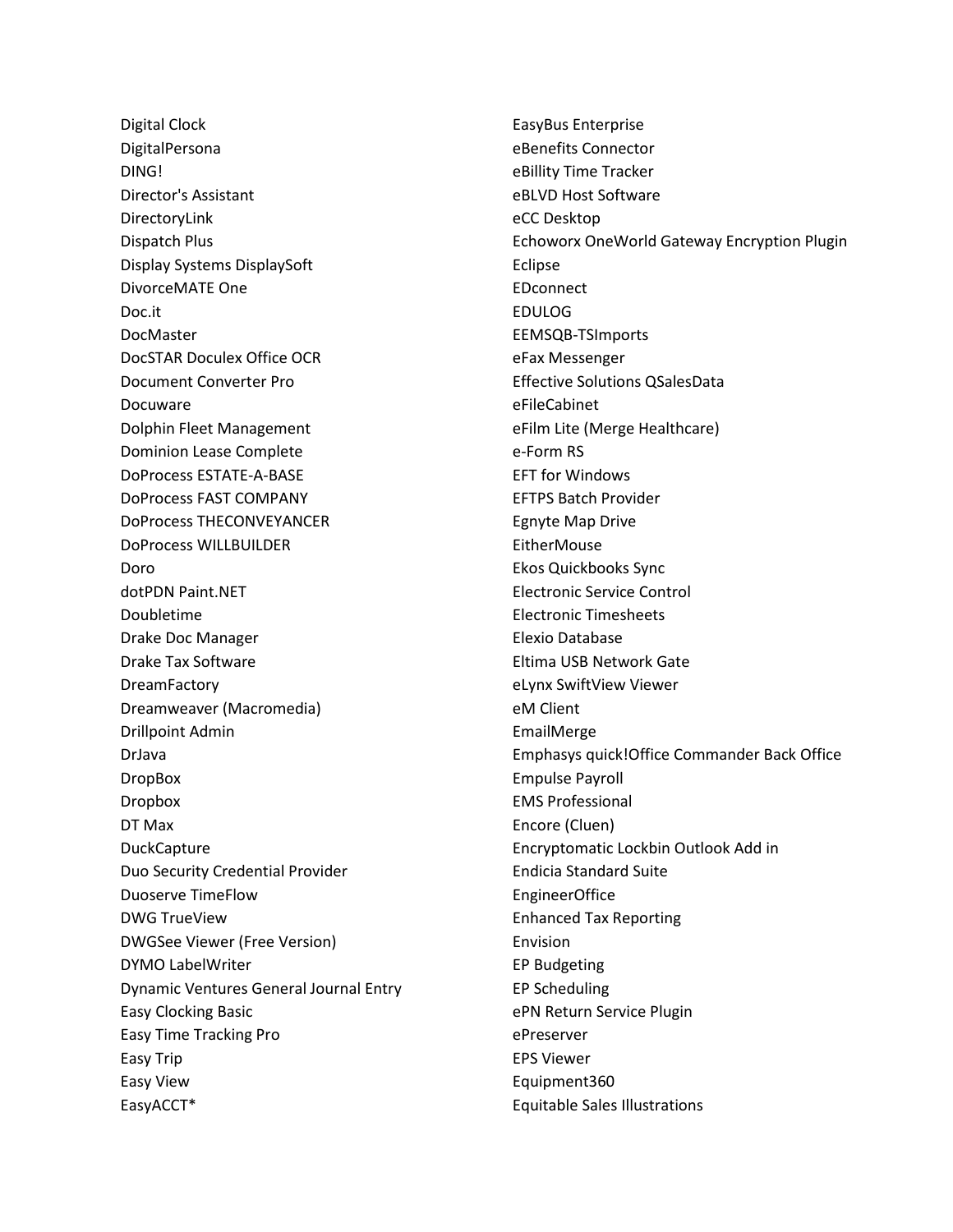ERI Nonprofit Comparables Assessor ESC Accounting ESET File Security ESN Sonar Esquire Office Professional Edition Esri ArcGIS Essex Batch PDF Merger EstiMate EstiTrack (Henning Software) E-Transcript Euro Plus NiceLabel Pro Event 1 Forecast Event 1 Office Connector Query-Write Evernote Evolution EVP Office Exaktime AccountLinx Exclaimer Signature Manager Outlook Edition Expedite Experience in Software Project Kickstart Express Business Valuation Express Connection Digital Waybill Extensis Universal Type Client eXtremeFax Controller EyeMD EMR client eZ Account Import eZ Credit Card Import EZBIS Office EZClaim Advanced F9 F9 for The Financial Edge FabulaTech Scanner for Remote Desktop Family Lawyer Faronics Deep Freeze Enterprise Faronics Insight FAS 100 Asset Accounting FastStone Capture FastStone Image Viewer FASuite FaxFinder Client FDOT Expedite Bid FedEx Integrator FedEx Ship Manager

Fern FaasBank FieldConnect File Explorer FileAssurity OpenPGP Security FileCabinet CS FileCenter FileFinder FileHold Filemaker Pro FileVault FileZilla FTP Final Draft Financial Edge Financial Navigator Financial Navigator Advanced Reports-ROI-Portfolio View Add O Financial Navigator BankLink Add On Financial Navigator BrokerLink Add On Financial Navigator CheckForm Add On Financial Navigator PriceLink Add On Financial Planning Tools Financial Statement Designer Fineprint pdfFactory Fineprint pdfFactory Pro Firebird Firewall Builder First American StreamLine First American TrustLink Fishbowl Inventory Fixed Assets FleetDirector FleetMax Client Server FleetSoft FlexSoft FlexTrac Intelectual Property Case Tracking System FlexyMax Folder Lock Fonality Browser Plugin Fore! Trust Trusts and Wills Foresters Sky Form Master Gold Formatta Filler FormCalc for QuickBooks FormMaster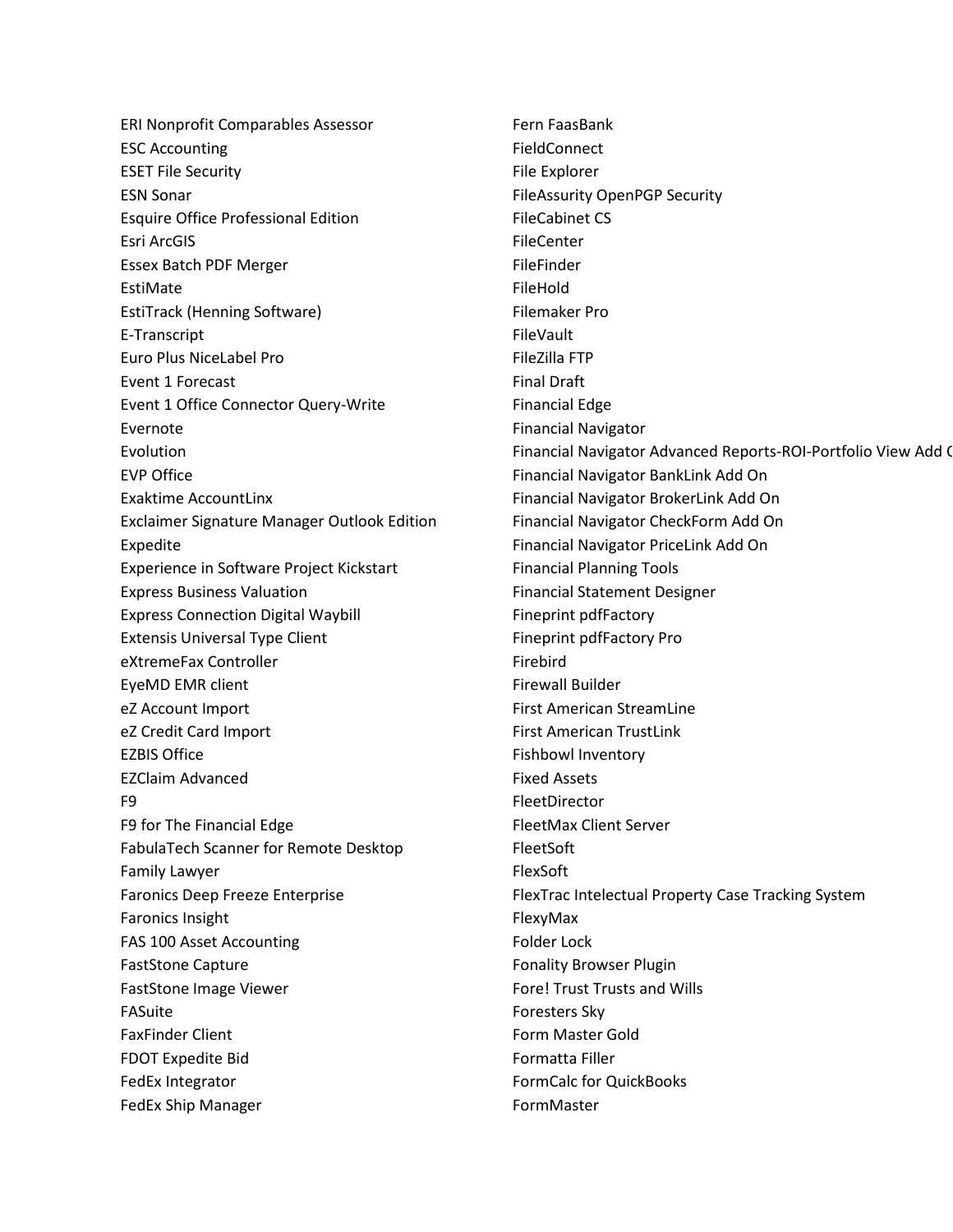FormsWorkFlow Foundation Foxit PhantomPDF Frazer Auto Dealership Frazer Auto Dealership Software Frontstream GiftWorks Frost Digital Deposits FRx Financial Reporting Fujitsu ScanSnap Manager FUND E-Z 10 Gaaiho Collaboration Gammadyne Mailer GCFormer 2.0 GEMM tax Reporting GEMS Genesis Geometer's Sketchpad Georef BusPlanner (Client) Georef BusPlanner (Server) Georgia Workers' Compensation Forms 2014a GFI Business Agent Ghostscript GIMP GitHub Client GitHub Shell Gladinet Team Edition Glance Global fx Client Data Conversions Global Software Spreadsheet Server GMATPrep GnuCash Go Integrator GoChart Client GoFileRoom GoldBook GoldBox for SQL GoldLink GoldMine GoldVision Google Android Studio Google Apps Sync Google Calendar Google Calendar Sync

Google Chrome Google Cloud Print Google Drive Google Earth Google Hangouts Chrome Extension Google Hangouts Outlook Plugin Google Picasa Google Talk Browser Plugin GoToMeeting GPG4Win (Only for use with Thunderbird) Gramblr Grammarly GraphOn GO Global Client Greatland Winfiler Plus Greatland Yearli Desktop 2015 Network **GreenFolders** Greenfoot Greenshades Tax Filing Center for Maxwell Systems Greenshot Gretech Gom Audio H2Optimize Hancom Office Handheld Contact for ACT! Hard Dollar Hawkeye TimeClick HDSWin HeavyBid HeavyBid Enterprise HeavyJob HeavyJob Enterprise HeidiSQL HeiferPRO Hightail Desktop Hightail for Outlook Hipcom CRM Connect Hits SQL Home and Business Lawyer Deluxe Hosted Orbit Desktop Client Hot Keyboard Pro HotDocs Player HotDocs User HP Autonomy FileSite HP Autonomy WorkSite Server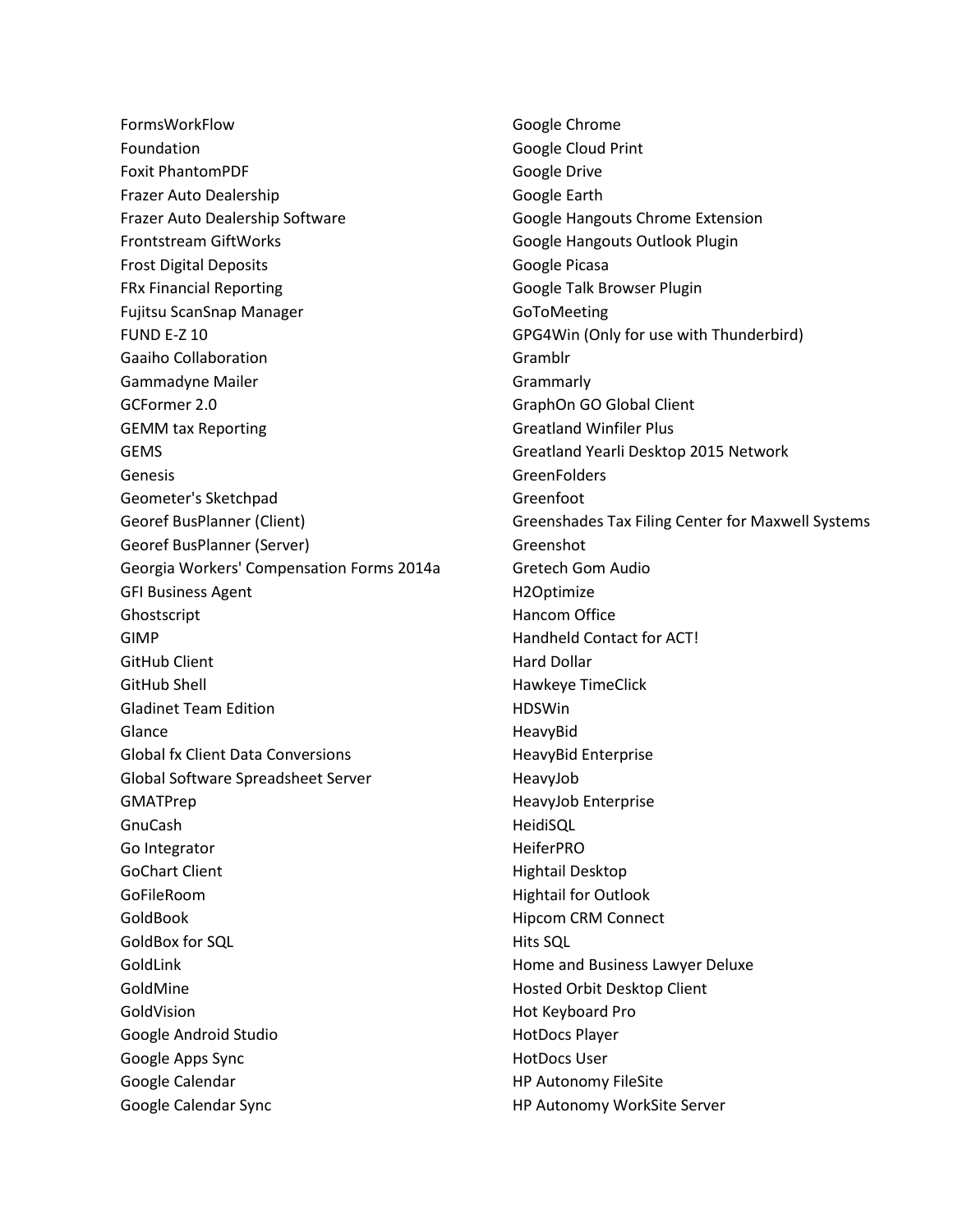HP Solutions Center HQ Backup Server Manager Hubspot Sidekick for Outlook Humania Assurance HVAC Guide iAddress iBank DataCleanser IBM CICS Transaction Gateway IBM Installation Manager IBM Lotus Approach IBM Notes IBM Trusteer Rapport IBM WebSphere IC RealTime CCTV Security iCloud Control Panel Icon Time Systems QuickBooks Payroll IconRestorer Identillect Delivery Trust Outlook Plugin IDRIX VeraCrypt 1.12 Igniterealtime Openfire IHMS Server IHMSJava-WON IHS Production Explorer IIS Manager iLinc Ilium eWallet ImageNow ImagineTime iManage Img Burn Iminent InContact Softphone Industrial Alliance Excellence Pyramid inFlow Inventory Influx Software Projection InfoLine SpeedBase Professional Information Return System InLoox PM Personal InnQuest RoomMaster Insight Direct ServiceCEO Inspiration 9 Instant Eyedropper Insta-Pay

Insync Intact IQ Integra ODBC Integration Manager Intellect Intellex Player IntelliForms IntelliJ IDEA Interactive Forms InterCall Outlook Plugin Intermedia Callscape Intermedia Echoworx Encrypted Message Intermedia Fax Upload Tool Intermedia Single Sign-on Internet Download Manager Internet Time Entry InternetFax IntraLink Desktop Client Intronis TeamLogicIT OZ Backup Intuit Entitlement Client Intuit Field Service Manager Intuit ProFile Intuit Proseries Fixed Asset Manager Intuit QuickBooks Customer Manager Intuit Statement Writer Intuit TurboTax Business Intuit TurboTax Home and Business invoiceASAP iOrderExpress IPMSync iPOS Aloha QuickBooks Interface Ipswitch WhatsUp Gold iReport IrfranView IRIS Inventory Management IRIS PAYE Master ISIS QB EzPay IT PRO Dashboard iTimeZone iTunes Jaguar Jam TreeSize Professional Java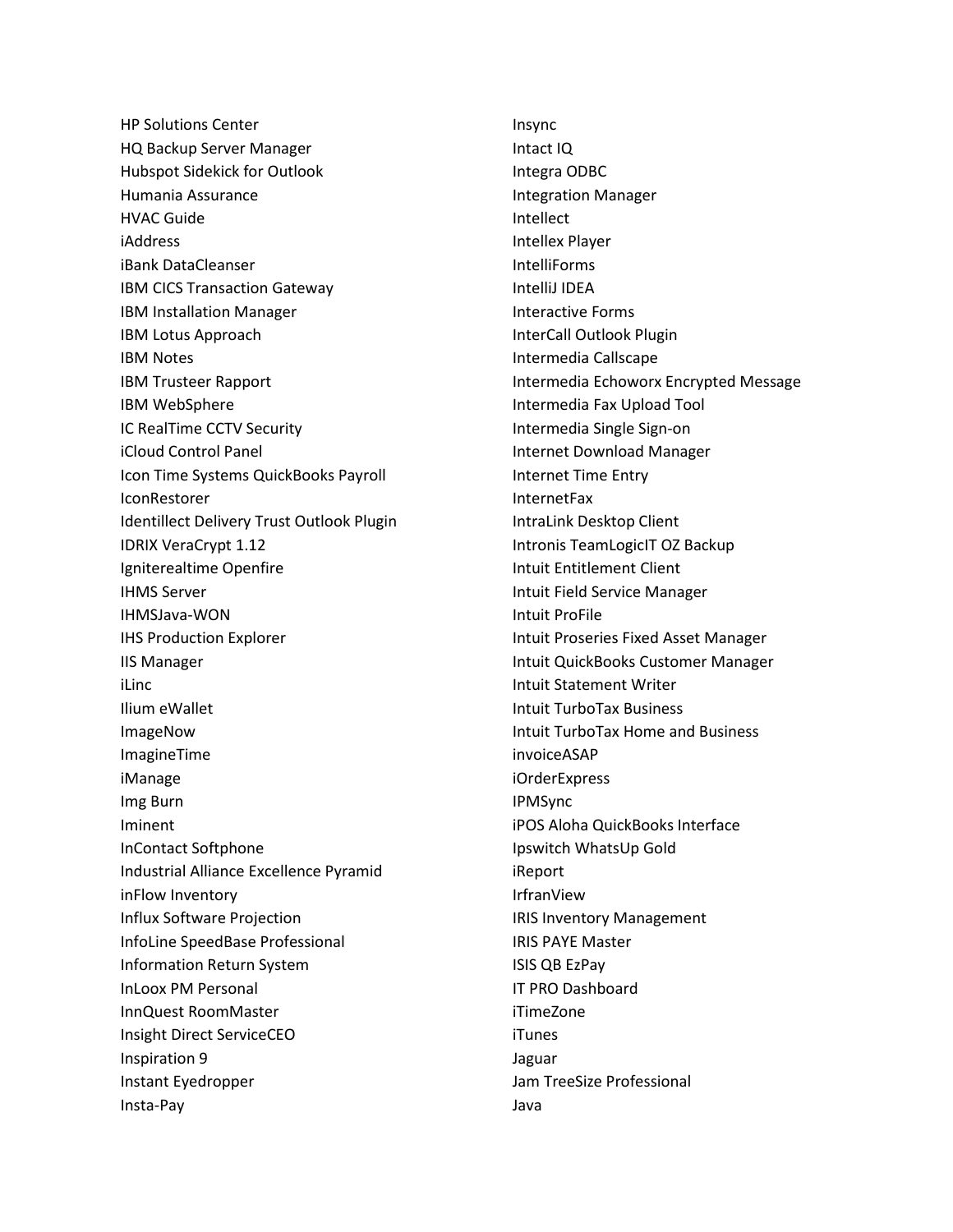Java Development Kit JAWS for Windows Screen Reading Software (v. 13 and Beloerte DMS JAWS for Windows Screen Reading Software (v. 14 and Higberte Forms Library Jedox Jeff-Net Report Runner Batch Jeff-Net Report Runner Documentor Jeff-Net Report Runner Viewer Jeld-Wen Quick Quote JetPay Quote Removal Utility jGRASP Jing **JInitiator** Job Browser Pro John Hancock Join.me Judy's TenKey Jump Desktop Jungle Disk Desktop Edition Jungle Disk Server Edition Jungle Disk Workgroup Edition Juniper Networks Network Connect Junxure Outlook Add-in Juris Juris TimeSheet Just Great Software EditPad Lite JWS K4 Plugin for Adobe InCopy Kareo KeePass Password Safe Keeper Desktop Password Manager Keller Maintenance Manager KellerScan Kerio Outlook Connector Keystyle Kilgray MemoQ Translator Pro Knight Direct Kodak Easy Share Kofax Kurzweil 3000 KVS Enterprise KVS Standard LabTech Control Center LabTech Server Lacerte Lacerte Tax Lacerte Tax Planner Lamp Landex Remote Landtech Systems Laser App Enterprise Laserfiche LastPass Launchy LawnPro 4 LDD Online Utility LeapFTP Legacy Planning System Legal Solutions Plus Lexis Nexis Liberty Life Liberty Reports LifeGuide LifeView Illustration System Light Point Web LIGHTNING UK! ImgBurn Limowiz Server Lincoln Designlt LinkedIn Outlook Connector LinkPoint for Salesforce Litigation Toolbox Live Cal LiveChat LMN QuickBooks Sync Logmein Client Logmein Control Panel LogMeIn Rescue AVI Codec LogMeIn Rescue AVI Converter LogMeIn Rescue Tech Console LogTag Analyzer Software LOQMail Lotus 1-2-3 LS Plus Lucion FileCenter Maestro!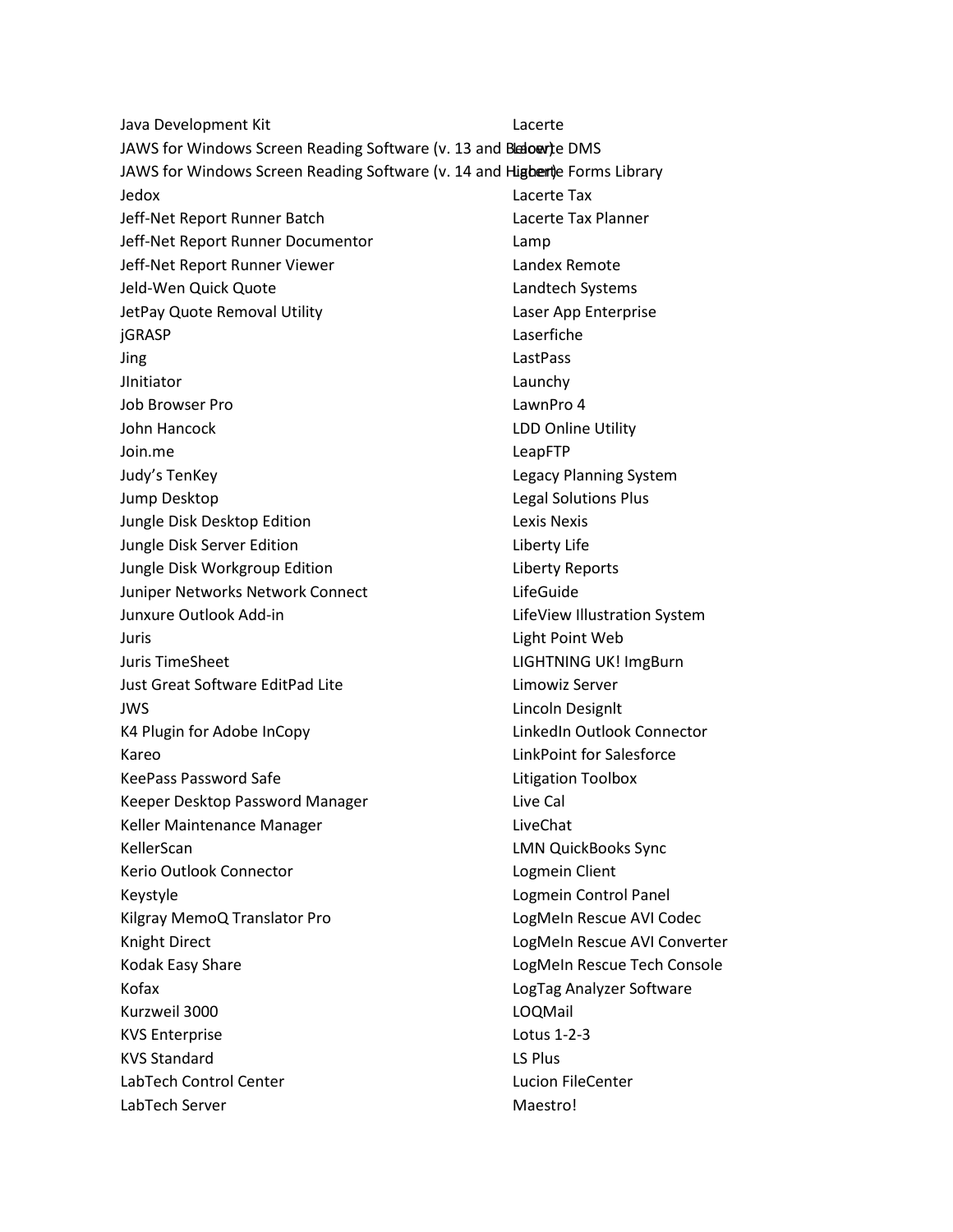| <b>MAG-FILER</b>                                                        | <b>MetaSwitch CommPortal Assistant</b>     |
|-------------------------------------------------------------------------|--------------------------------------------|
| Magic Screen Magnification (v. 11 and Below)                            | MeterBillingMgr                            |
| Magic Screen Magnification (v.12 and Higher)                            | Method Integration                         |
| Magtax                                                                  | M-Files                                    |
| Main Sequence PCRecruiter Portal Outlook Plugin                         | Michie's Maryland Primary Law              |
| Main Sequence Technology PCRecruiter Portal Outlook PMdgiR Font Utility |                                            |
| <b>Maintenance Pricing</b>                                              | Microdec Plc Profile RPM                   |
| <b>MakeMusic Finale</b>                                                 | Microfocus Enterprise Server 2012          |
| Malwarebytes Anti-Malware                                               | Microfocus License Manager                 |
| ManageEngine OpManager                                                  | <b>Microsoft Access</b>                    |
| <b>MAPILabs SendPersonally</b>                                          | <b>Microsoft Access</b>                    |
| Mapland                                                                 | <b>Microsoft Access</b>                    |
| <b>Marginsoft Support</b>                                               | Microsoft Business Contact Manager         |
| <b>MarinaOffice</b>                                                     | <b>Microsoft Calculator</b>                |
| MarketingPilot                                                          | Microsoft CAPIMON                          |
| Maryland PPT Pro                                                        | <b>Microsoft Dynamics CRM</b>              |
| <b>Maryland Property Tax</b>                                            | Microsoft Excel                            |
| MAS90                                                                   | Microsoft Exchange Enterprise              |
| MasterMine                                                              | Microsoft Exchange Enterprise Plus         |
| <b>MAXfocus Cloud Management Console</b>                                | Microsoft Exchange Server                  |
| MaxHire                                                                 | Microsoft Exchange Standard                |
| <b>Maximizer CRM</b>                                                    | Microsoft Exchange Standard Plus           |
| MaxTo                                                                   | Microsoft Expression Web                   |
| Maxwell Systems ProContractor MX                                        | Microsoft FrontPage                        |
| <b>McAfee Customer Submission Tool</b>                                  | Microsoft Hotmail Connector for Outlook    |
| McAfee Spam Control for Microsoft Outlook                               | Microsoft IIS                              |
| McKesson Medisoft Network Professional                                  | Microsoft InfoPath                         |
| <b>MD Personal Property</b>                                             | Microsoft Internet Explorer                |
| MealTracker                                                             | Microsoft Lync                             |
| Med Management Quick MAR Pro                                            | Microsoft MapPoint                         |
| Medent                                                                  | <b>Microsoft Navision Attain</b>           |
| Mediasoft eMedia-Cards CS                                               | Microsoft Notepad                          |
| Medical Management Solutions (C&S Research Corp)                        | Microsoft Office                           |
| <b>Medical Manager</b>                                                  | Microsoft Office 365                       |
| <b>MedPlus</b>                                                          | Microsoft Office 365 - Core Apps           |
| MeetingMatrix                                                           | Microsoft Office 365 - Project             |
| Megapath Voice Communications Toolbar                                   | Microsoft Office 365 - Sharepoint Designer |
| Mekko Graphics Powerpoint Addin                                         | Microsoft Office 365 - Visio               |
| Melville-Schellmann ACT! Enterprise Component                           | Microsoft Office Picture Manager           |
| <b>Member Tracking System</b>                                           | Microsoft Office Professional Plus         |
| <b>MEP Estimating</b>                                                   | Microsoft Office SharePoint                |
| Mercurial                                                               | Microsoft Office Standard                  |
| Met Life                                                                | <b>Microsoft OneDrive</b>                  |
|                                                                         |                                            |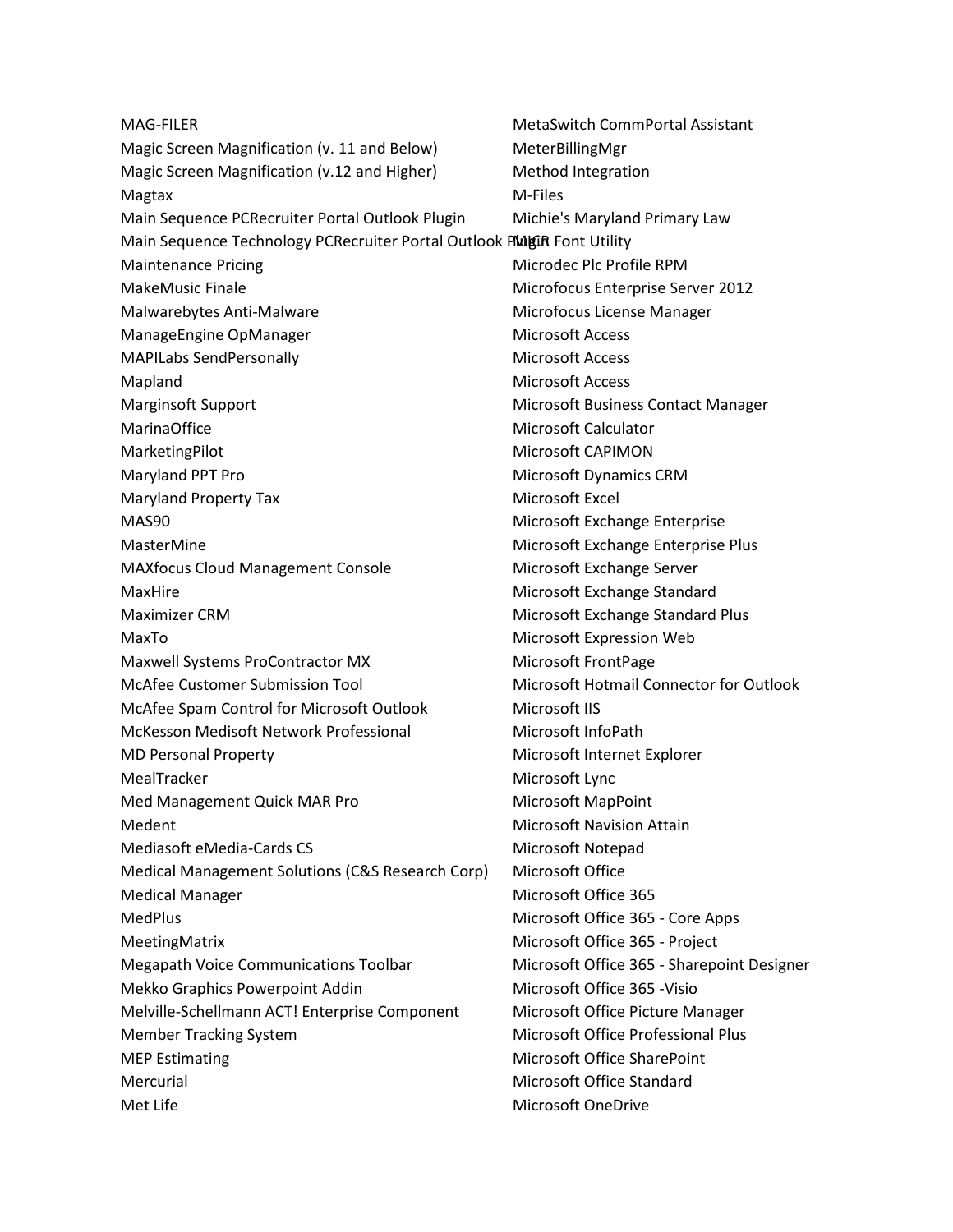| Microsoft OneNote                                                          | <b>Mimecast Services for Outlook</b>      |
|----------------------------------------------------------------------------|-------------------------------------------|
| Microsoft Outlook                                                          | Mindjet MindManager                       |
| Microsoft Paint                                                            | Minitab Multi-User                        |
| Microsoft Power BI Designer PREVIEW                                        | Min-U-Script Pro                          |
| Microsoft Power BI Desktop                                                 | <b>Miracle Service</b>                    |
| <b>Microsoft PowerPoint</b>                                                | <b>MIST 10</b>                            |
| Microsoft Powershell                                                       | <b>MISys Easy Purchasing</b>              |
| Microsoft Powershell Azure AD Module                                       | <b>MISys Manufacturing</b>                |
| Microsoft Project                                                          | MIT App Inventor                          |
| Microsoft Publisher                                                        | <b>MIT Scratch</b>                        |
| Microsoft Remote Desktop Client                                            | <b>Mitel Unified Communicator Express</b> |
| Microsoft Report Builder                                                   | Mobile CS                                 |
| Microsoft ReportViewer                                                     | Mobile Field Manager Client               |
| Microsoft Retail Store Management Store Operations                         | <b>MOBOTIX</b>                            |
| Microsoft Ribbon Hero                                                      | <b>Moffsoft Calculator</b>                |
| <b>Microsoft SharePoint</b>                                                | Momentum Messenger                        |
| Microsoft Sharepoint Designer                                              | Money.Net                                 |
| Microsoft Silverlight                                                      | Morningstar Canada PALTrak                |
| <b>Microsoft Snipping Tool</b>                                             | Morningstar Office                        |
| Microsoft SQL Server Business Intelligence (per user)                      | Movie Magic Screenwriter                  |
| Microsoft SQL Server Enterprise (per core - minimum 4 coresibarFinstal)    |                                           |
| Microsoft SQL Server Express                                               | Mozy Pro                                  |
| Microsoft SQL Server Management Studio                                     | Mr Mover                                  |
| Microsoft SQL Server Management Studio Express                             | mRemoteNG                                 |
| Microsoft SQL Server Management Studio Standard                            | <b>MSI</b>                                |
| Microsoft SQL Server Standard (per core - minimum 4 cones Base install)    |                                           |
| Microsoft SQL Server Standard (per user)                                   | MXIEx64                                   |
| Microsoft SQL Server Workgroup Edition (per processor) My Business Manager |                                           |
| Microsoft SQL Server Workgroup Edition (per user)                          | My Meeting Room Conferencing Tools        |
| Microsoft Steps Recorder                                                   | MyCase Outlook Plugin                     |
| <b>Microsoft Sticky Notes</b>                                              | myFSBO.com Real Estate Contracts          |
| Microsoft Streets & Trips                                                  | <b>MYOB AccountRight Enterprise</b>       |
| Microsoft Visio                                                            | <b>MYOB AccountRight Plus</b>             |
| Microsoft Visual Studio                                                    | <b>MYOB AccountRight Premier</b>          |
| Microsoft Visual Studio 2010 Tools for Office Runtime                      | <b>MYOB AccountRight Standard</b>         |
| Microsoft Web Platform Installer PHP for IIS                               | <b>MYOB ODBC Direct</b>                   |
| Microsoft Windows Help Program                                             | MyPublisher BookMaker                     |
| Microsoft Word                                                             | MySQL Manager                             |
| Microsoft WordPad                                                          | MySQL Server                              |
| Microsoft XNA Game Studio                                                  | MySQL Studio                              |
| Microsystems DocXtools Companion                                           | National Public Safety Information        |
| Midi-Ox Desktop Restore                                                    | Natural Gas and Crude Oil ETF             |
| Millennium AccountSync                                                     | Natwest Rapport                           |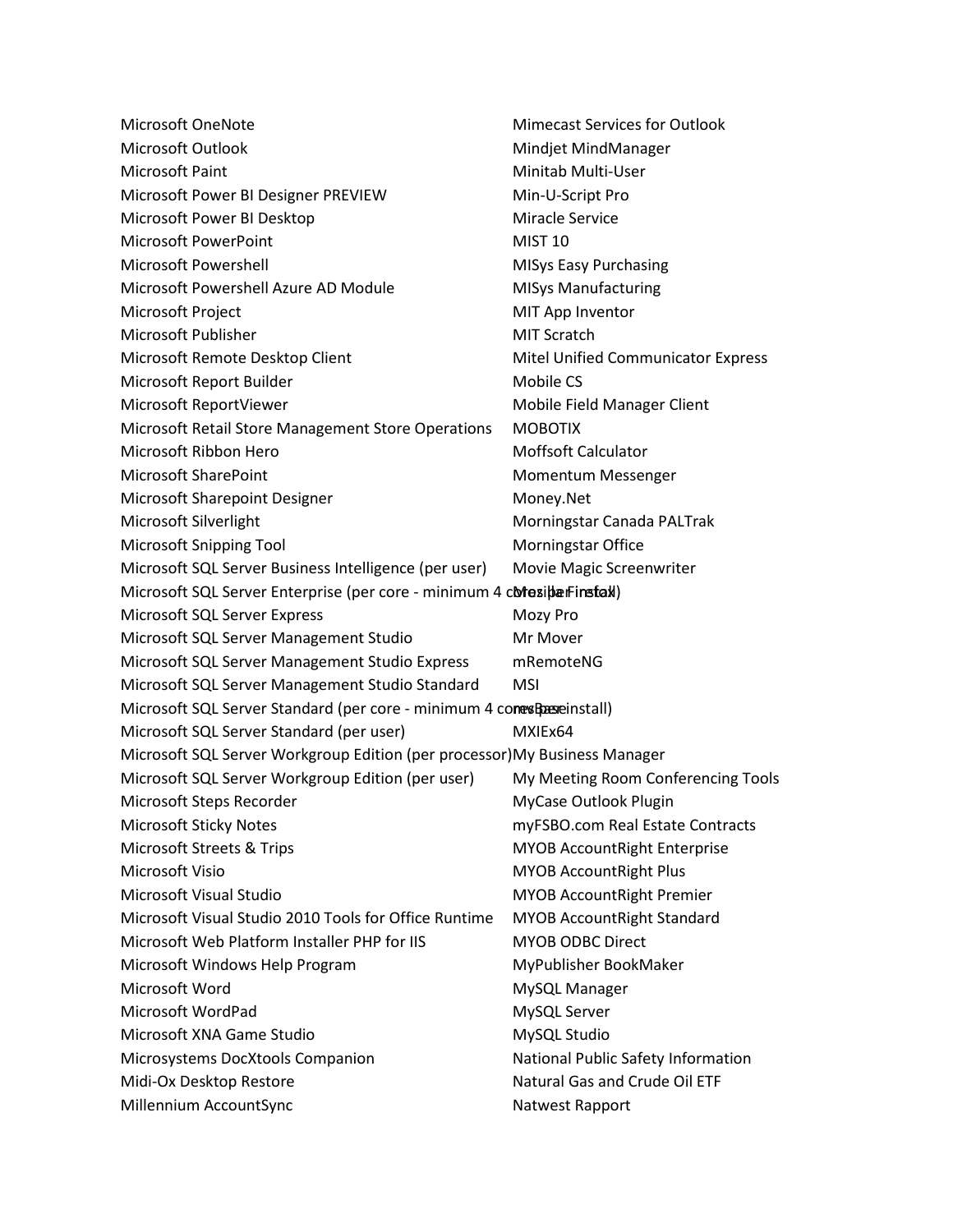| Navisworks Freedom                                             | <b>Office Accelerator</b>               |
|----------------------------------------------------------------|-----------------------------------------|
| <b>NCH Express Scribe</b>                                      | <b>Office Automation Smart Indenter</b> |
| <b>NDAS Pricing Program</b>                                    | Office Timeline PowerPoint Add-in       |
| <b>Neat</b>                                                    | <b>Office Tools Professional</b>        |
| <b>Needles Case Management</b>                                 | <b>OFX Cleaner</b>                      |
| <b>NELIX TransaX QuickBooks Module</b>                         | OGsys                                   |
| NetBeans IDE                                                   | Oil & Gas Disbursement                  |
| <b>NetCIL Client</b>                                           | <b>Olympus Dictation Software</b>       |
| <b>NetCIL IR Log</b>                                           | Omatic Software AppOmatic Add-on        |
| <b>NetCIL Manager</b>                                          | Omatic Software ImportOmatic Plug-in    |
| Network Connect 7.4.0                                          | OmniForm Developer Kit 5.1 and Earlier  |
| NETX360                                                        | <b>OnCenter On-Screen Takeoff</b>       |
| New York Life                                                  | <b>OneAmerica ExACCT</b>                |
| Newmarket Daylight                                             | One-Click Export                        |
| Newmarket Delphi Diagrams                                      | <b>ONEONONE</b>                         |
| Newmarket Salesforce Delphi.fdc Merge Word Add-in              | <b>ONESOURCE</b>                        |
| <b>NextDeal SafeSend</b>                                       | <b>OneSuite Fax</b>                     |
| nFinity Drive                                                  | OneSync                                 |
| nFinity Drive Outlook Plugin                                   | Open Dental                             |
| Nitro PDF Professional                                         | Open Systems OSAS                       |
| Nolo Employee Handbook                                         | <b>OpenAir Integration</b>              |
| Northstar Club Management Software                             | OpenOffice                              |
| Norwood CompositeBuilder                                       | OpenPGP                                 |
| Note Tab Light                                                 | optiCABS                                |
| Notepad++                                                      | <b>Optimizer Pro</b>                    |
| NoteTab Light                                                  | Oracle Database Server                  |
| <b>NovaPDF</b>                                                 | Oracle Primavera P6 Professional        |
| <b>NTFS Undelete</b>                                           | Order Manager PDF Writer                |
| Nuance Dragon Naturally Speaking Professional                  | OrgPlus                                 |
| Nuance Dragon Naturally Speaking Professional - French Ostendo |                                         |
| Nuance eCopy Desktop                                           | Ostendo MYOB Link                       |
| Nuance eCopy PDF Pro Office                                    | Otter32                                 |
| Nuance Equitrac (VPN or Public IP needed)                      | <b>OwnCloud Client</b>                  |
| Nuance OmniPage Ultimate                                       | OyezForms                               |
| Nuance PaperPort                                               | Pacific Life                            |
| <b>Nuance PDF Converter Professional</b>                       | Pageplus                                |
| Nuance Power PDF Advanced                                      | PaperCut                                |
| <b>Nuance PowerPDF Standard</b>                                | PaperlessPLUS                           |
| NumberCruncher                                                 | Password Safe                           |
| NY Sales Tax Preparer                                          | PasswordBox Internet Explorer Toolbar   |
| ObviousIdea Light Image Resizer                                | Past Perfect Museum Software            |
| Oce Plotwave 300 Account Console                               | Patron Edge                             |
| <b>Odyssey CareAssess</b>                                      | Patron's Edge Online                    |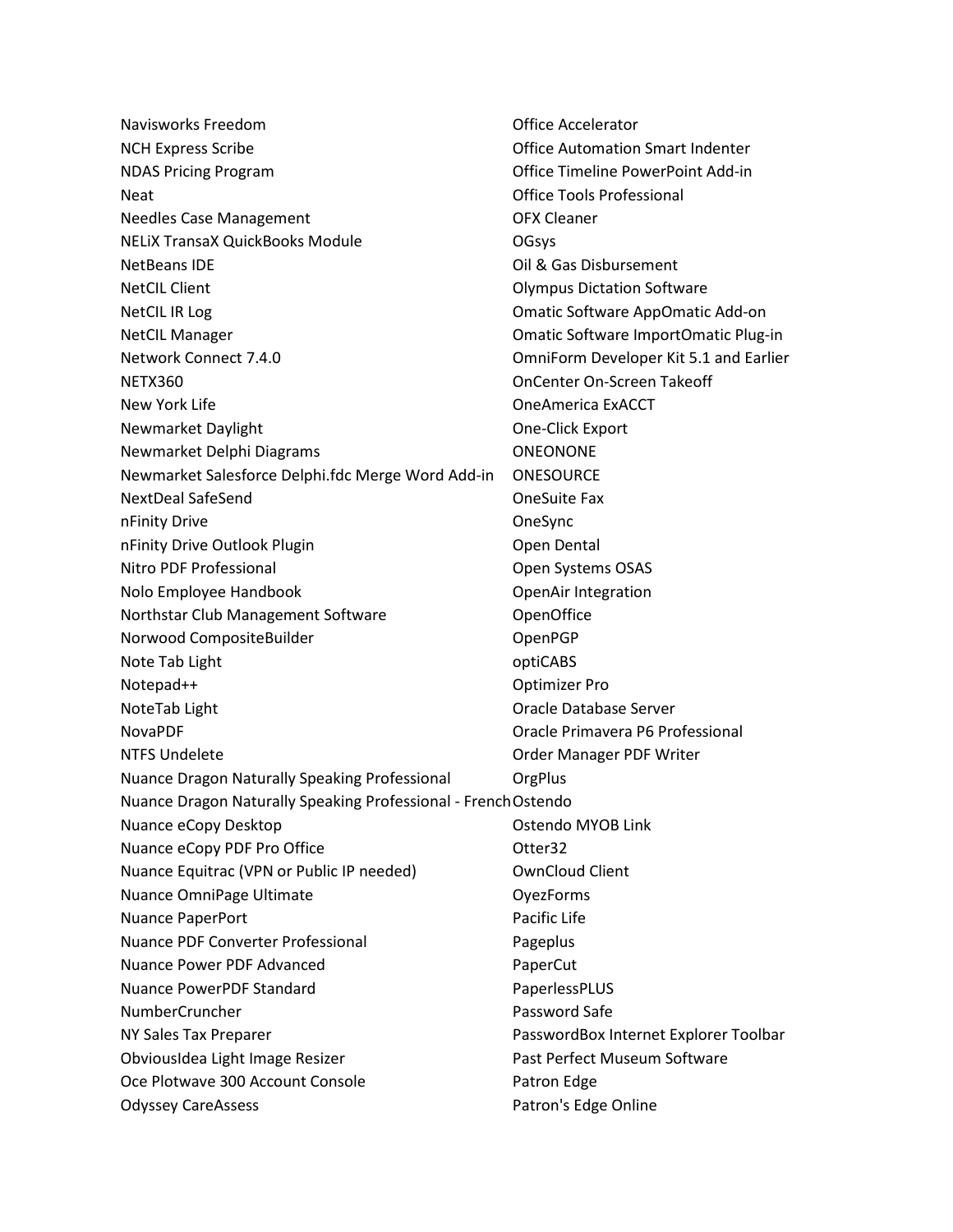Patterson Eaglesoft Paychoice ViewChoice Payment Terminal PayneGroup Metadata Assistant Payroll System PBF (Portable Binder Format) PC Charge Payment Client PC Input for Windows PC Law PC Miler PDF 995 (Free Edition) PDF 995 Licensed PDF ReDIRECT PDF ReDIRECT Professional pdf Signature995 PDF Xchange Professional PDF Xchange Viewer PDFBinder PDFBlaster pdfDocs Desktop pdfEdit995 pdfFactory Pro pdfforge PDFCreator PDFtypewriter Peachtree Accounting Peachtree Fixed Assets Peachtree Premium Accounting Peachtree Pro Accounting Peachtree Quantum Accounting PEAQ - Prudential Life Pearson TestGen Pegasus ERP PEM The Integrity System Penners Credit Account Manager Penners Credit Manager PenSoft Payroll Pentagon2000 Personal Financial Statement Pervasive SQL PestPac PGP Desktop Professional PHDWin Philips SpeechExec Pro Dictate

Pidgin Pingman PingPlotter Free Pipeliner Piracle Create A Check PKZIP for Windows PlanGuru Planner CS PlanPlus PlanSwift Platinum (CR Software) PlotSoft PDFill Plumbing and HVAC Collection PNC Bank DepositNow Remote Deposit Client PocketCloud Point Point Encryption Outlook Plugin Point Solutions Fusion POS PoliteMail Outlook Plugin Positive Pay TM8 Postal Saver Plugin for Raiser's Edge Postcard Plotter PowerTerm Plus PowerTrack PPC Engagement Letter Generator PPC Library PPC Practice Aids PPC SMART Practice Aids PPC Workpapers Practice Advantage Conversion Mapping Tool Practice Builder Practice Builder Financial Practice CS Practice Management Practice Technology - Prevail PracticeMaster Premiere Global Services GlobalMeet Desktop Tools PresentationPro Express Plugin for PowerPoint Primavera Primo PDF Principia PrintBoss PrintKey-Pro Pro Gold XP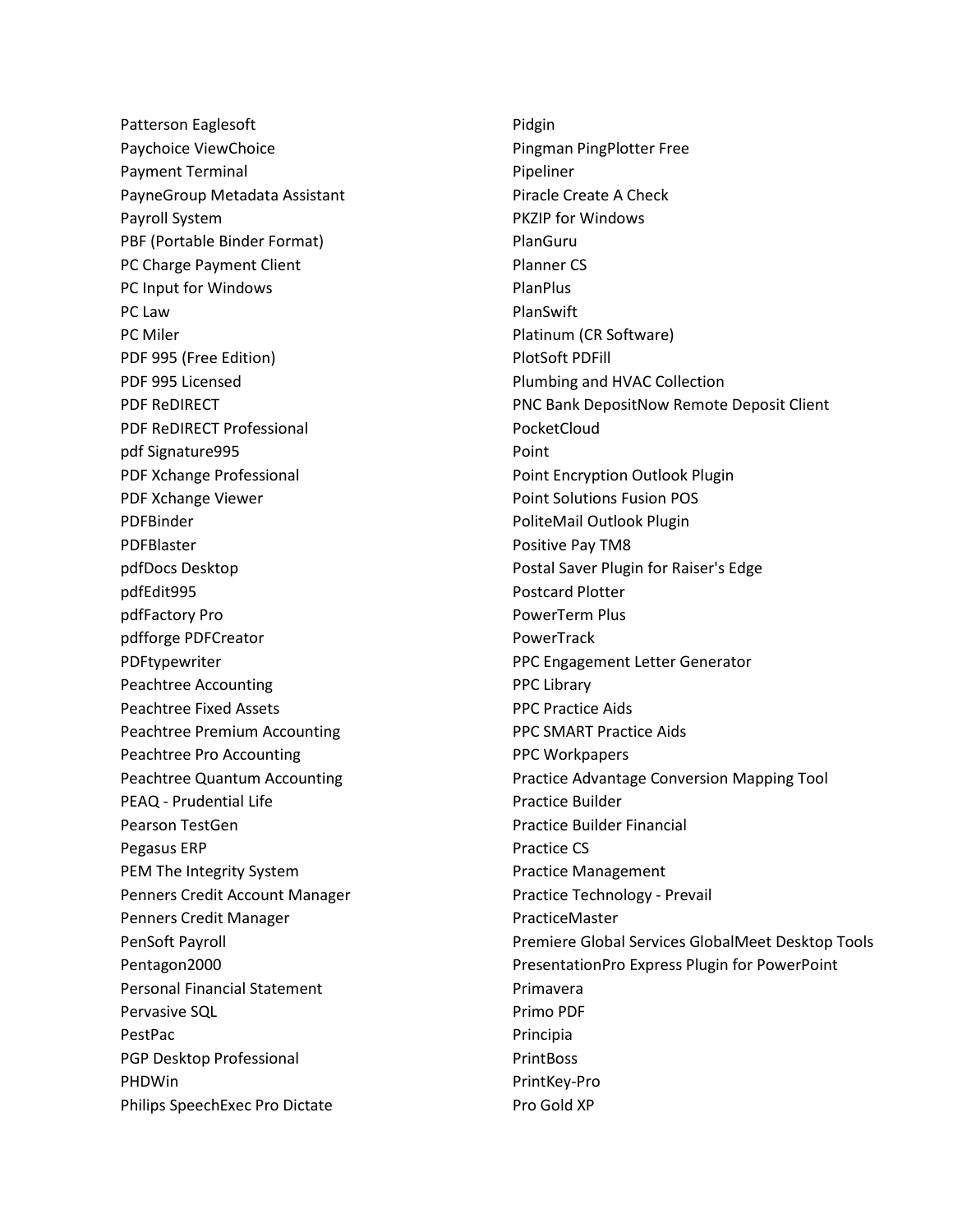Pro Law Probill Plus Process Shipper (SmartLinc) ProDoc Producer Plus ProEst ProFile ProfitCents ProfitStars Cadence ProjectLibre ProLaw PROMAS Professional Landlord ProMax Unlimited Client PromptAlert XMLSync Service Propel Property Boss Property Boulevard PropertyHost Client Prophesy Mileage & Routing Prophesy Mileage DLL Plug-In ProSeries ProSeries DMS ProSeries/Fixed Asset Manager ProSystem fx Client Data Conversions ProSystem fx Document ProSystem fx Engagement ProSystem fx Fixed Assets ProSystem fx Planning ProSystem fx Practice ProSystem fx Practice Management ProSystem fx Scan ProSystem fx Tax ProSystem fx Trial Balance ProSystem fx Workstation Pro-Ware Asset Keeper Pro PTACT Publix DAT Prep Publix GetItems PublixDelivery Pulse Franchise Office System PureEdge ACORD Viewer PushMX PuTTY Version

PV Elite w/ USB Key (Code Calc) pVault PyCharm Community Edition PyDev for Eclipse Python for Windows Q2Q Invoice Duplicator QAD Enterprise Applications Client QB Exchange (Karisoft) QBFC QBox QMB Claims Prep Qmerchant QODBC Driver QQube QReportBuilder **QStock** QTSO HART Standalone Quantum Project Manager QuarkXPress Quarterly Expense Plus Quatro Pro Quest RemoteScan Enterprise Quick Bid Quick Text Paste Quick Trial Balance Quick3270 QuickBooks 2007 (no edition supported) QuickBooks 2008 (no edition supported) QuickBooks 2009 (no edition supported) QuickBooks Accountant QuickBooks Accountant Pro QuickBooks Enterprise QuickBooks Enterprise Contractors QuickBooks Enterprise Manufacturing and Wholesale QuickBooks Enterprise NonProfit QuickBooks Enterprise Professional Services QuickBooks File Doctor QuickBooks Payment Gateway Plug in QuickBooks Point of Sale QuickBooks Premier AE QuickBooks Premier: Contractor QuickBooks Premier: Mfg and Whsle QuickBooks Premier: Professional Services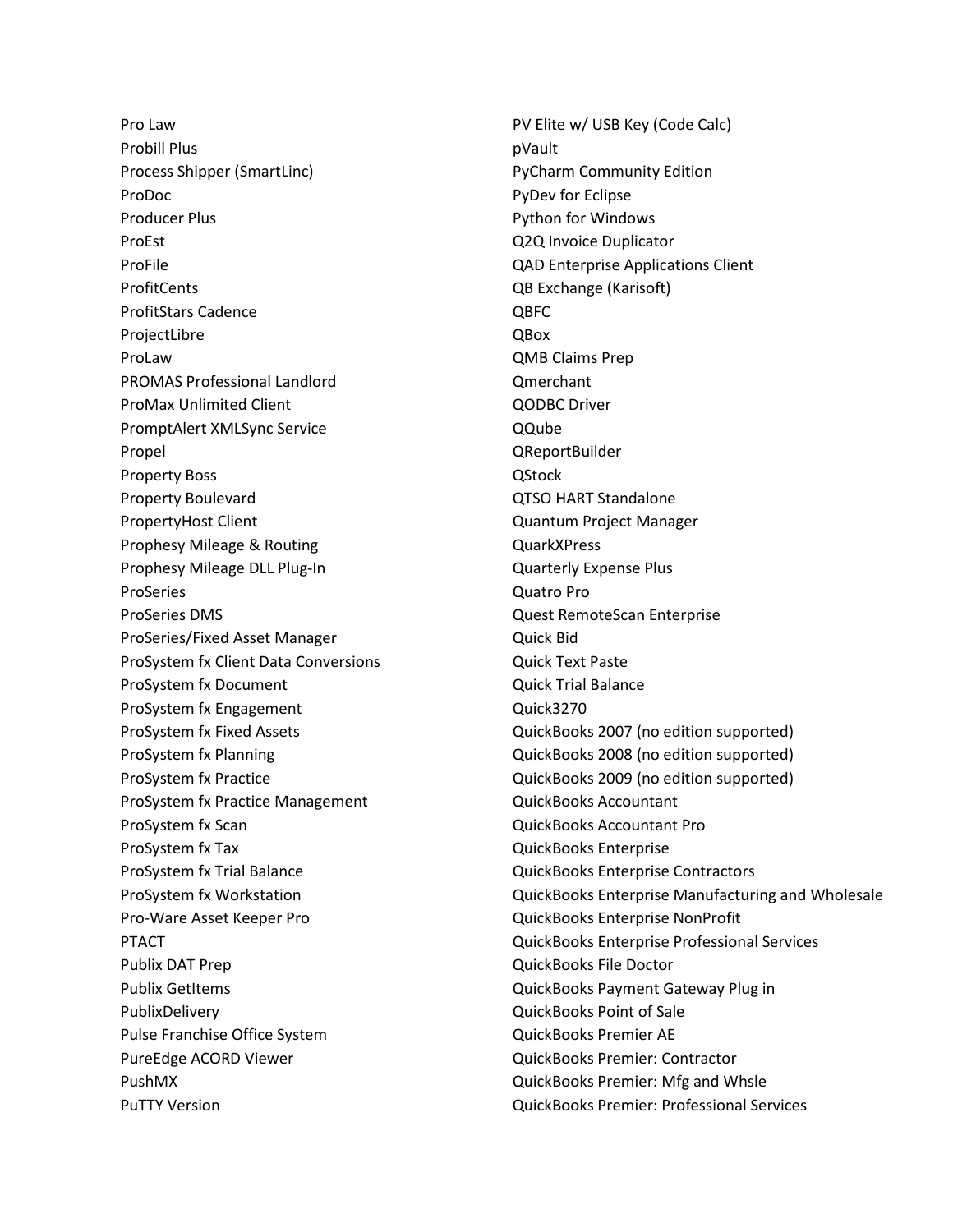QuickBooks Pro QuickBooks Pro Timer QuickBooks Product Listing Service QuickBooks Statement Writer Quickbooks Web Connector Quicken Quicken Conversion Tool Quicken Home and Business Quicken Rental Property Manager Quicken WillMaker Plus Quickfinder Tax & Financial Tools QuickPar **QuickReports QuickShare** QuickTime Quickview Plus QuoteWerks **Qvinci** QXpress Scheduling Software R.O. Writer Raiser's Edge Rapid Eye Multi View RapidFire Tools Network Detective RBS Marketplace Europe JNLP App Real Pro-Jections WinStack TopDown RealExpress RealFast Forms RealNex REA RealPage i-CAM Property Management Software RealPlayer RealTick EMS RedHorse ERP Redtail Retriever Refund Advantage RegCure Pro Relativity Reliant Eastern Production Relius Government 1099 Relius Government 5500 Relius Government Forms 1099 Relius Government Forms 2015- 5500 Relius Government Forms 5500 Relius Government Forms Summary Annual Report Relius Government Summary Annual Report Remote Accounting Sync Client RemoteDeposit RemoteScan RemoteScan Enterprise Rentmaster Rep Tools SSD Report Combiner Report Writer for FAS ReportExpress Resaleworld.com Liberty 4 Consignment Demo Resident Management System QCS Results CRM Retirement Income Reveal Sync RFFlow RFMS Core Program Suite RHUB TurboMeeting RingCentral Ring-Scape Riva RLM Apparel RM RoboForm RockPond Information Center Rockwell FactoryTalk View 7 Studio for Machine Edition Rockwell RSLogix 500 Roughneck Derek RouteFinder Pro RPM CRS RPM Productivity Manager R-Project R for Windows RS Client R-Studio Desktop RTA Fleet Management Rushcliff Private Practice Software RydeSmart eClient RynohLive S50Sales Data SaberLogic Logicity Sabre ClientBase Windows Safari for Windows SAFE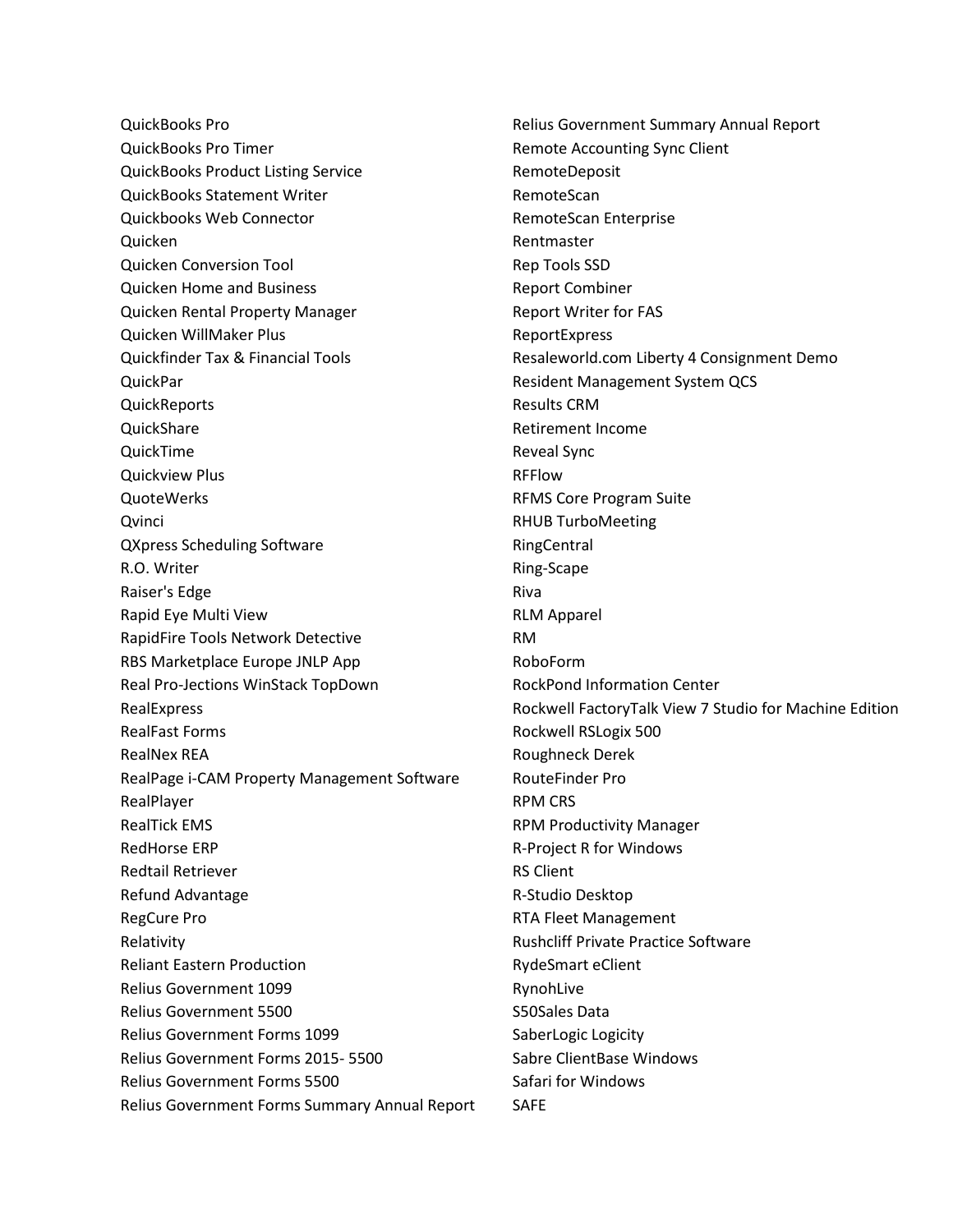Safe Share Safelog – FAA Logbook **SafeSquid** Sage 100 Contractor Sage 100 ERP Sage 100 ERP Intelligence Reporting Sage 300 Construction and Real Estate Sage 300 ERP Sage 50 Sage 50 Fixed Assets Sage 500 ERP Sage ABRA Sage ACT! Sage Business Alerts Sage BusinessVision Sage BusinessWorks Sage CRM Sage eBusiness Manager Sage ERP MAS 200 Sage ERP X3 Sage Exchange Sage Fixed Assets Sage Fixed Assets – Depreciation Sage HRMS Sage Instant Payroll Sage Integration Services Sage MAS 90 Sage MAS 90 and 200 Intelligence Sage Peachtree Accounting Sage Platinum for Windows Sage Simply Accounting Sage Timeslips Sageworks ProfitCents Icon Sail Tax-IL Sales Tax Express Sales Tax Manager **Salesforce** Salesforce Office Edition SalesForce Outlook Plug in SalesLogix Salon & Spa SaltarSmart SAP Crystal Reports

SAP Sybase SQL Anywhere Savings Bond Wizard SBA Membership Partner SBI Nursery **ScanExpress** ScanShare Pro **ScanWriter** Schedule D Tools Schwab PortfolioCenter **ScreenConnect ScrewDrivers** Scribe Insight for SalesLogix SData Seagull Scientific BarTender Searsboro Access/SQL App. Second Copy 8 Secure Document Manager Secure Pay Seiko Smart Label Creator Sendinc Outlook Add-In Sendori SendSide for Outlook Serverdata.net Sharesync Service Request ServiceCEO Connector ServiceNow ODBC Driver SFS W2/1099 ShareFile Shenzhenshi PengAnTai Webcam Plugin ShipGear ShipRush for FedEx Shopping Sidekick ShoreTel Communicator Shrew VPN Client Sibelius Signature995 Silver Financial Planner Simple Sticky Notes Simplifile Skillbrains Lightshot Skype Skype Click to Call Slack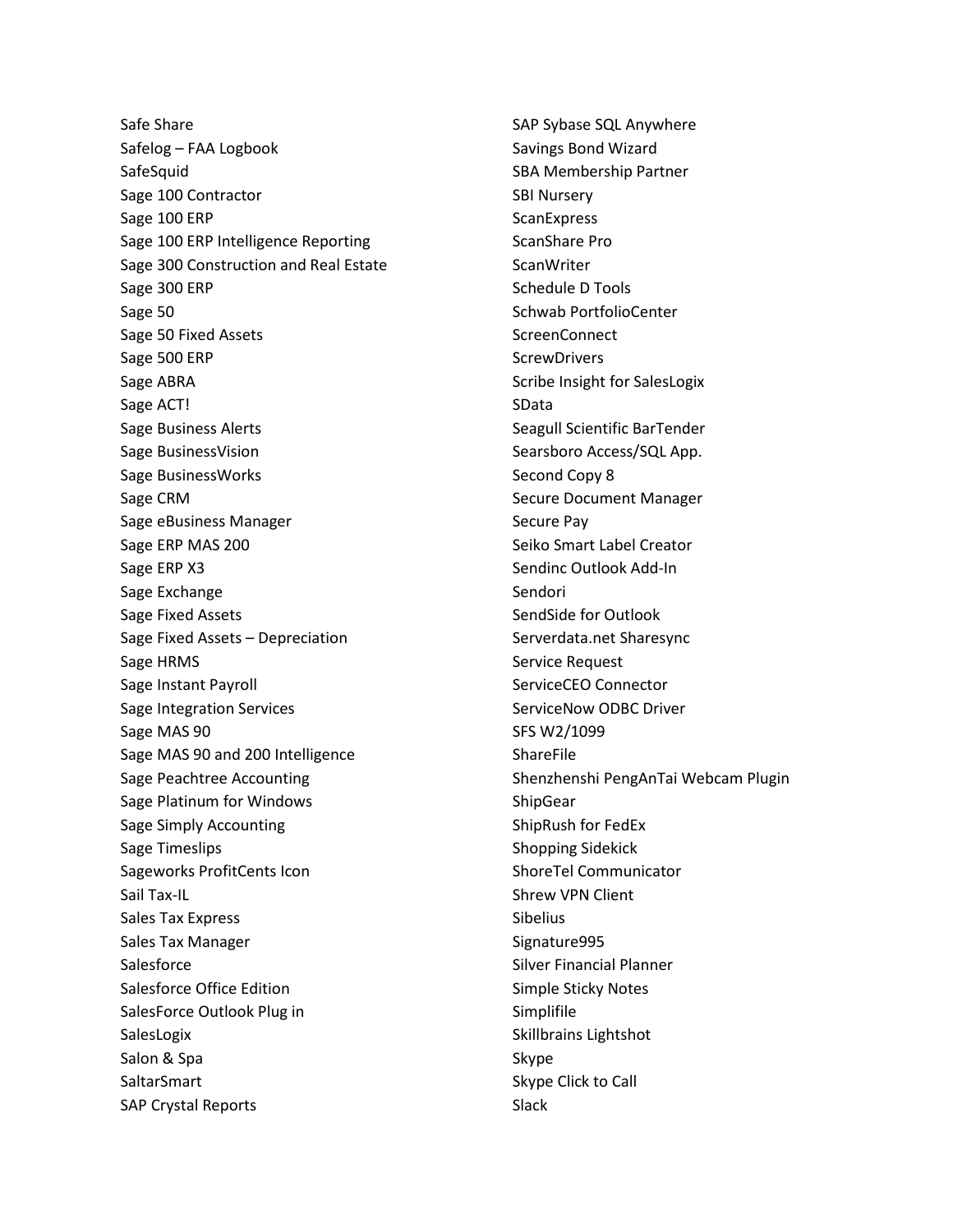Small Business Tools Smart EHR Smart PDF Converter Pro Smart Service SmartDraw SmartLink SmartScan SmartScan **SmartVault** Smead Viewables Labeling System Snagit Snap Surveys Snap Professional Snapfish PictureMover Agent Social Security Administration AccuWage Soft Paper Port SoftPro Standard SoftTime XP SOGAS Solidworks eDrawings Solium Transcentive Express Options Soneto QuickBooks Interface SonicWALL Global VPN Client SonicWALL NetExtender SSL VPN Soonr Sophos Astaro IPSec VPN Client Source Document Auto Entry SourceLink **SourceTree** Sparkol VideoScribe **SpecWorks** Spiceworks Desktop SPIM MIPS Simulator Splashtop Business SplitView SPPDF Writer SPQB SpringAhead **SpringConnect** Springfield Prognosticator SPS Commerce Accounting Adapter SQL Server 2012 Master Data Services Add-in for Excel Symetra Structured Settlement Quoting SQL Server Reporting Services Srimax OMessenger

SS&C Skyline Property Management SSA Benefit Calculator SSQ Illustration SSQ NetDrive SSQ SFTP NetDrive Stamps.com Star2Star scope Stardock Fences **StarOffice** StarShip StartMeeting Desktop Application StartMeeting Microsoft Office Outlook Plugin State 1 Version 5.0 Stay Organized Q&E Stellar Phoenix Mailbox – Exchange Desktop Stellent Universal Content Manager Stone Edge Order Manager Stonefield Query for Goldmine StonemontQC Strongroom Integration Services Structural Pest Control System StudioMX StuffIt Expander STunnel SugarCRM SugarSync Manager Suitemate Files Sun Life EOS SunLync Suntico Sage 50 SuperForm Tax Supersearch SurePrep SureTrak Project Manager Swagman SweetIM Bundle by SweetPacks SwiftPage ACT! Premium for the Web SwordSearcher SX3 Symantec VIP Access Desktop SynaMan SyncBack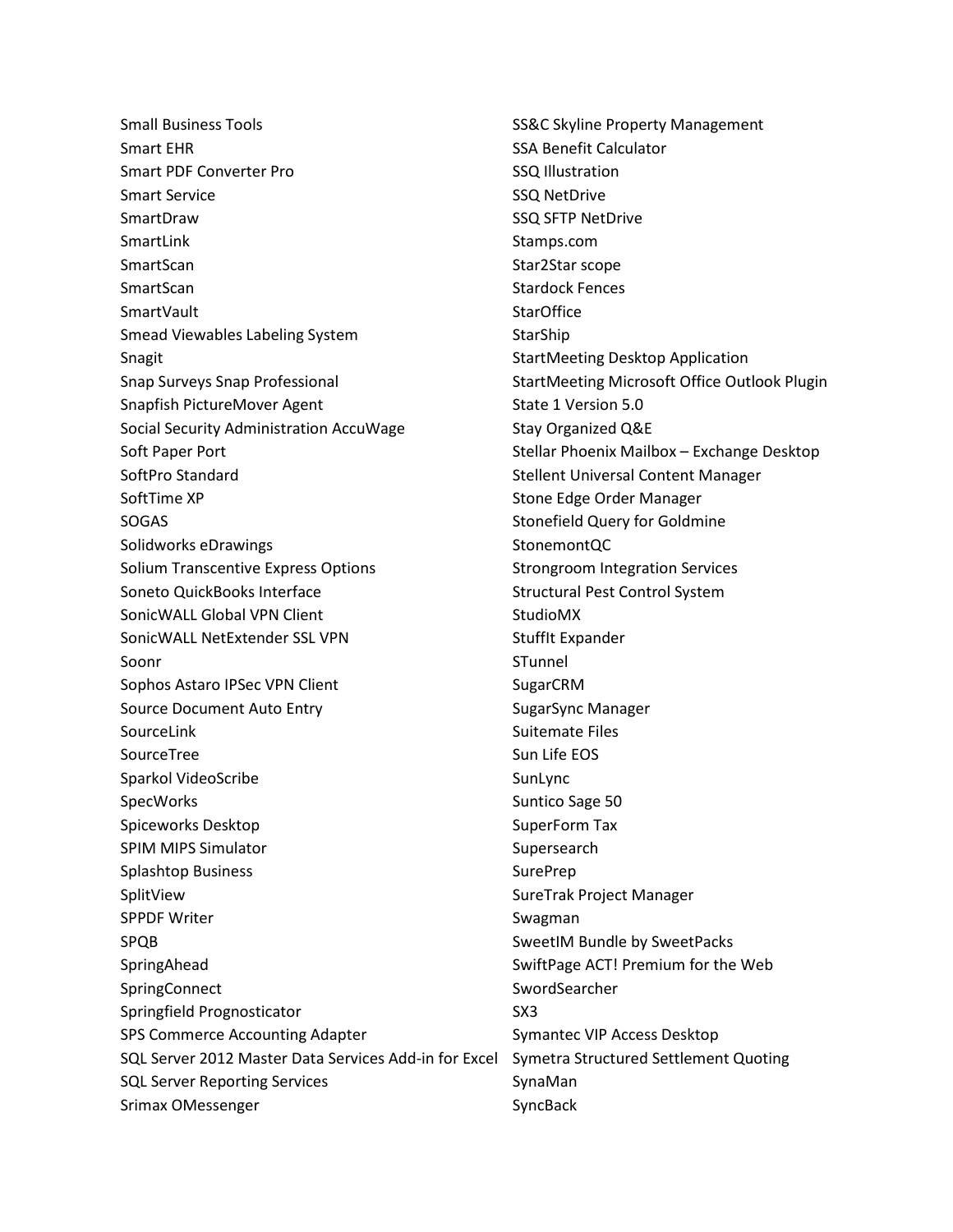Synced Tool Syncovery (Service Install Only - Not Meant for End Users)FP Syncplicity SyncToy SysCon Credit Card Import Tool for S100C Syscon Estimating Link for S100C Syscon Payroll Allocation SysPro System Analysis T HUB T1Plus with eFile T2Plus with Corporate eFile Tableau Desktop Tabs3 Tally Task Scheduler **TaskTracker** Tax Corresponder Tax Materials The Tax Book WebLibrary TaxAct Preparer's Edition Fed 1040 Enterprise TaxAct Preparer's Edition Fed 1065 Enterprise TaxAct Preparer's Edition Fed 1120 Enterprise TaxAct Preparer's Edition Fed 1120S Enterprise TaxAct Preparer's Edition State 1040 TaxAct Preparer's Edition State 1065 TaxAct Preparer's Edition State 1120 TaxAct Preparer's Edition State 1120S **TaxInterest TaxScripts** TaxTools TaxWise TaxWorks TeamViewer TechMate First Mate TEdec Fiduciary Accounting System Telemet Orion TelPay For Business Tenant File Tenant Pro TeraNET TeraView Texas Ethics Commission Campaign Finance Texas Real Estate Forms Manual TextPad The Analyzer T-HUB **Thunderbird** TightVNC TileCalc **Timberline** 

Textura PlanSwift Corp The Accounting Library The Advisor for Act! Premium The Construction Manager The Dispatcher The E2 Shop System The EDGE Estimator The Form Tool Doxsera The Integrity System The Interface Suite The Koogler Group Florida Title Insurance Review The Record Player The Wave 31.0 Illustration System TheTaxBook WebLibrary ThinkBuzan iMindMap Thompson Reuters PPC Library - Practice Aid Manager Thomson Reuters Accounting CS Thomson Reuters Checkpoint Thomson Reuters Client Bookkeeping Solution Thomson Reuters Creative Solutions Professional Suite Thomson Reuters CS Professional Suite Accounting Products Thomson Reuters E-Transcript Bundle Viewer Thomson Reuters FileCabinet Thomson Reuters Fixed Assets Thomson Reuters GoFileRoom Client Thomson Reuters GoFileRoom Upload Documents Service Thomson Reuters Planner Thomson Reuters Practice Thomson Reuters ProDoc Thomson Reuters ProLaw Evaluation Thomson Reuters Real Legal E-transcript Viewer Thomson Reuters Speedlink Thomson Reuters ToolBox CS Thomson Reuters UltraTax Tic, Tie & Calculate Professional TigerPaw CRM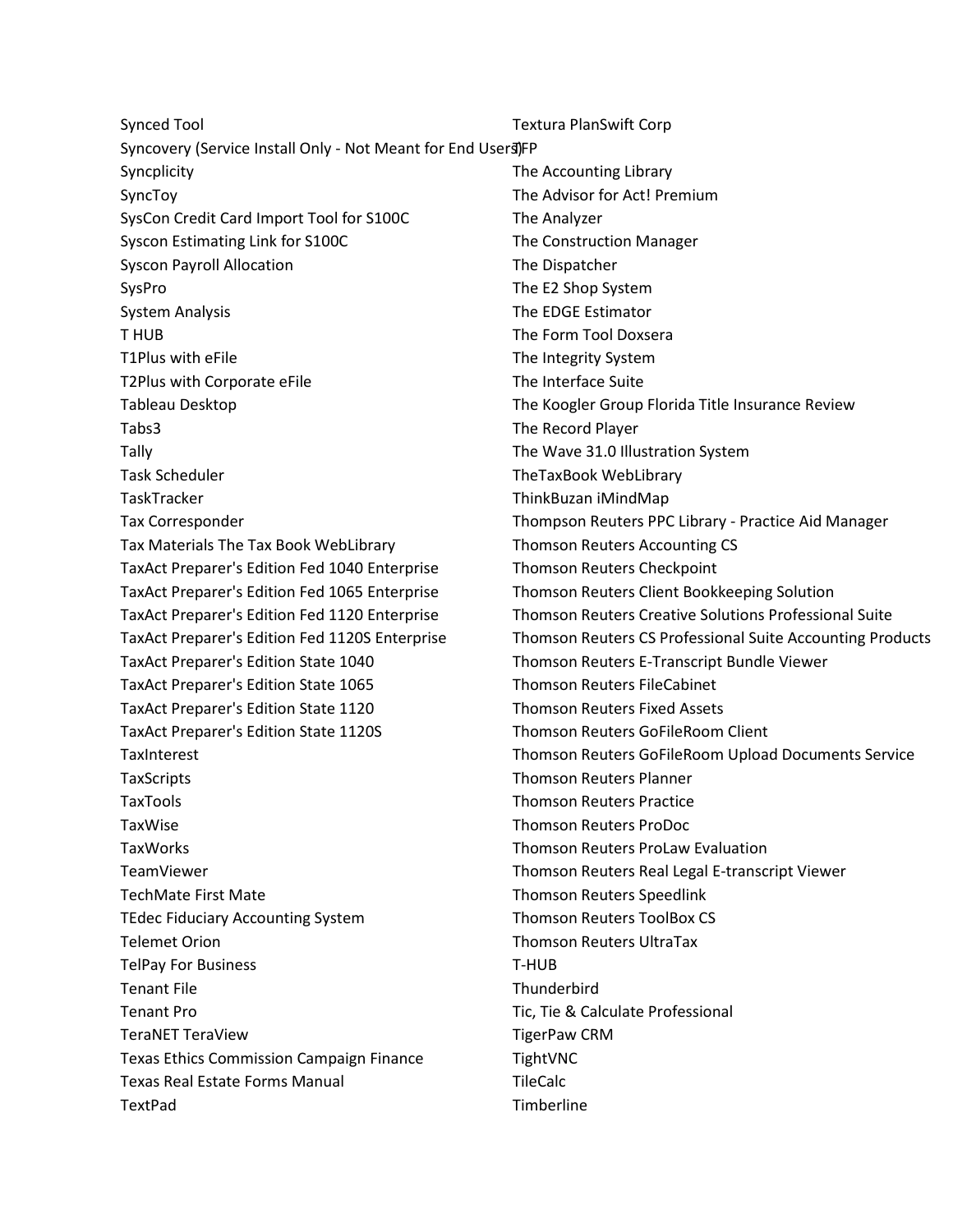Time Clock Client Time Clock Editor Time Matters Time Tracker for Outlook Time Trak 5000 TimeBank TimeClock Plus TimeForce II Timeslips by Sage TimeTrade Outlook Connector TimeTrax PC TimeValue TaxInterest Single User Edition **TinySpell** Titanium ORE (CR Software) Title Wave (Fidelity National Financial) **TitleExpress** TitleExpress 1099-S Reporting Module ToolBox CS Topaz e-Signatures SigPlus TopLine Alerts Topline Dash TopLine Designer Torch Total Access Emailer Total Access Memo Total Connect Payroll Suite Total FBO TPS Time & Billing Software Tracker ImmigrationTracker Client Tranman TransAcct1st Transaction Manager Integration Service Transaction Pro Exporter Transaction Pro Importer **TransferBigFiles** Trapeze MapNet Treasury Software Trigold Momentum Trigold Prospector Trillian Trimble Sketchup Make Trimble Sketchup Pro **TripMaster** 

**TrueCommerce** Trust Me Retirement Plan Accounting System TSP100 **TSPrint** TSScan TSTaskManager Turbo Attendance TurboLaw TurboSoft TurboFTP TurboTax Tvalue TXDOT Contractors Desktop Application U.S. Army ImageView UDA ConstructionSuite Ultra32 UltraBooks UltraTax UltraTax Planner UniPrint Unity UPS WorldShip Ursa Splell Checker for Skype USAA Structured Settlements User Vista Archive System USPS Shipping Assistant USSI-MD Headstart Maryland Personal Property Software uTax Software VAFPlayer ValuSource Vantage Point EDI Vault vbCity Pretty Code Print VCM Vector Vest VersaCheck VersaTrans e-Link VersaTrans RP VersaTrans SIF Agent Vertafore PL Rating Vertafore PolicyRater VFM viaWARP ViceVersa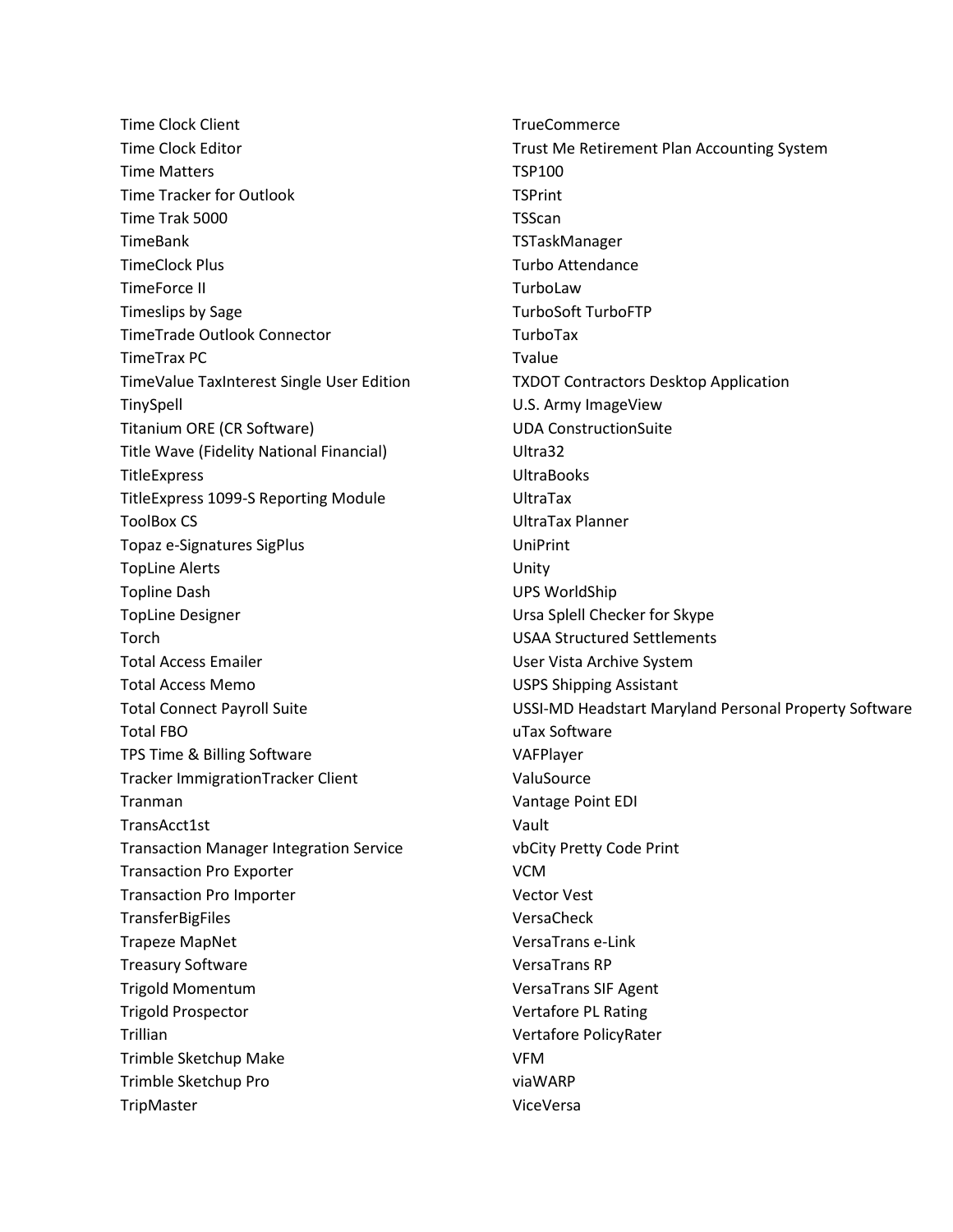VideoLAN VLC Media Player ViewChoice Pai Payroll Viewpoint Viewpoint - Beta Viewpoint - Sample Viewpoint Connects Viewpoint Financial Manager Viewpoint for Content Management Viewpoint for Content Management - Admin Viewpoint For Content Management - Formatta Viewpoint For Content Management - Kofax Viewpoint for Project Collaboration Viewpoint ProContractor Vineyardsoft KnowledgeSync Virtual Scan Visual Day Planner Visual Web Ripper VMSWindows VO Scan client for Citrix Vocalocity Desktop Tools Volo View Voltage SecureMail Cloud Vonage Business Desktop vSphere vSphere Client V-Technologies ShipGear Vu360 W2 Mate W-4 Calculator Wasp Labeler WatchGuard System Manager WCM Plus WealthCounsel Practice Systems WealthCounsel Ribbon Addon Web TimeSheet WebDrive WebEx Webgility Webroot Desktop Web Proxy Weekly Financial Reporter **Welderqual** Weldspec wEmailFetcher 3.0

WexTech AnswerWorks WinCost Pro Windows Accessories Windows DVD Make Windows Fax and Scan for Windows 2012R2 Windows Live Essentials Windows Media Player Windows Movie Maker WindX WinFiler WinMerge WinPCap WinRAR **WinSCP** WinTotal WinZip wMobile Wondershare PDF Merger WordPerfect Office WordRake Workpapers CS Workshare Professional Worldox WP EasyCart Admin Wrike Outlook PlugIn wsAPICOM WSP Analytics Boost Add-In for Excel X1 Desktop Search X1 Professional Client X1s Diagnostic Tool XactPAY xBooks Xinox JCreator LE XMind XnSoft XnView Yahoo! Messenger Yardi ASP Yardi Genesis Property Management Yesware Outlook Add-on Yontoo YouSendIt Desktop App ZebraDesigner Zed Axis